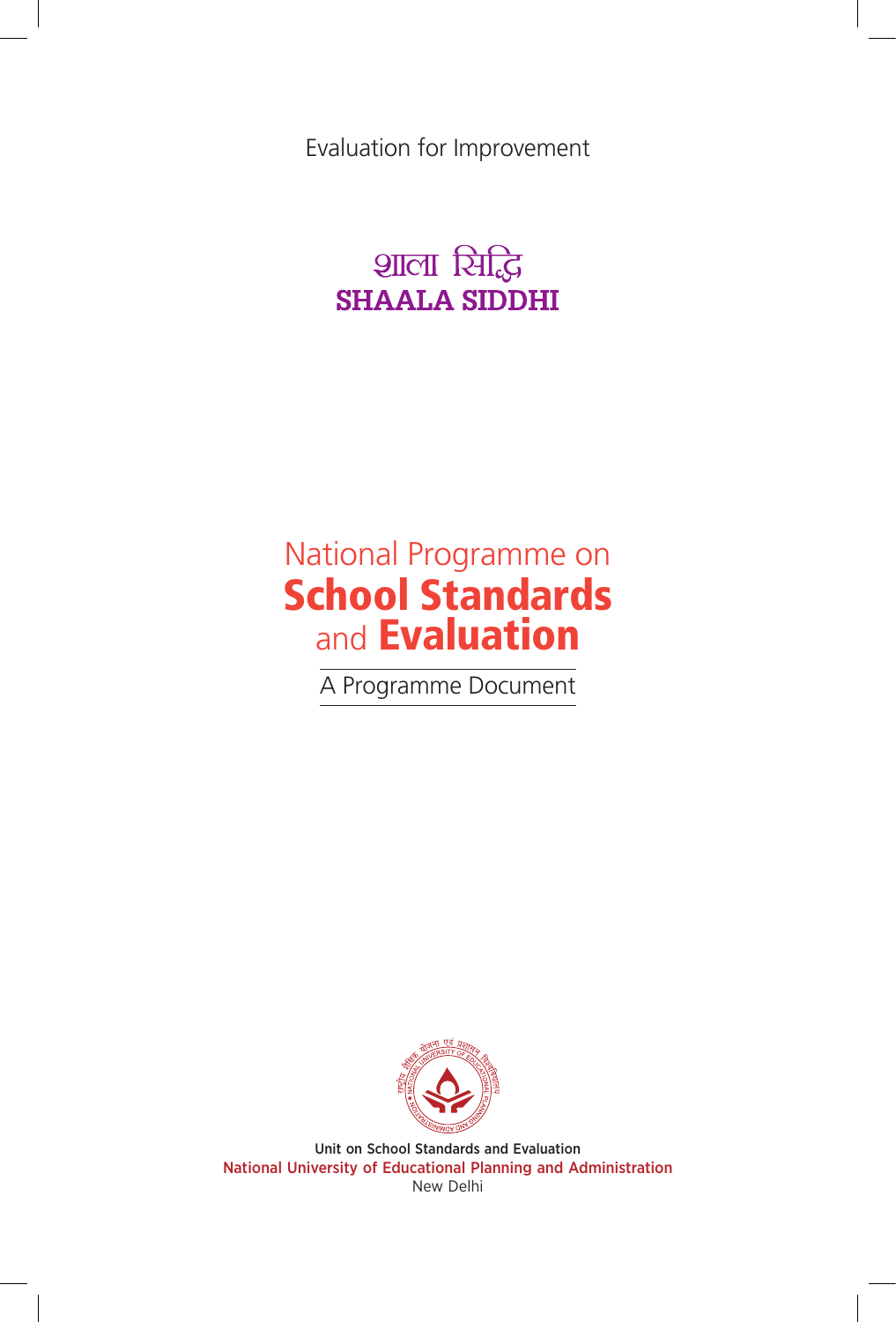National University of Educational Planning and Administration (NUEPA) (Declared by the Government of India under Section 3 of the UGC Act, 1956)

© NUEPA First Published: November 2015

Published by the Registrar, National University of Educational Planning and Administration (NUEPA), 17-B, Sri Aurobindo Marg, New Delhi - 110016 and Designed and Printed at Digital Expressions, New Delhi - 110049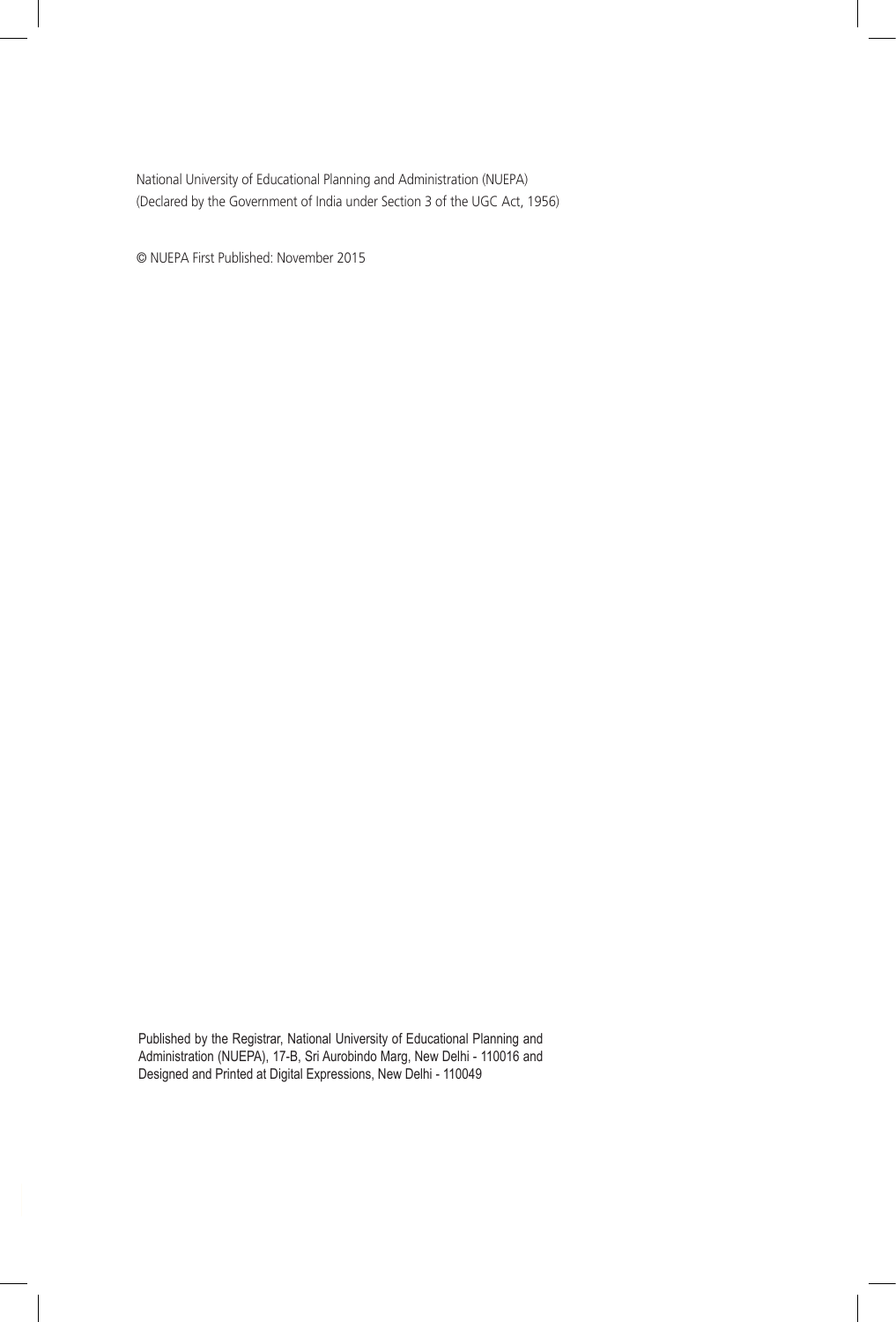## **Contents**

 $\overline{\phantom{a}}$ 

 $\begin{array}{c} \hline \end{array}$ 

|                  |               | <b>Acknowledgements</b>                                                     | v  |
|------------------|---------------|-----------------------------------------------------------------------------|----|
| 1.0              |               | Context                                                                     | 1  |
|                  | 1.1           | School Evaluation for School Improvement                                    |    |
|                  | 1.2           | School Evaluation Practices: Current Status                                 |    |
| 2.0              |               | <b>National Programme on School Standards</b><br>and Evaluation (NPSSE)     | 4  |
|                  | 2.1           | Major Objectives of NPSSE                                                   |    |
|                  | 2.2           | Major Shift                                                                 |    |
| 3.0 <sub>2</sub> |               | <b>School Standards and Evaluation Framework (SSEF)</b>                     | 8  |
|                  | 3.1           | Development of SSEF: Guiding Principles                                     |    |
|                  | 3.2           | Process of Development of SSEF                                              |    |
|                  | 3.3           | Structure of SSEF                                                           |    |
|                  | 3.4           | School Evaluation and Improvement Process                                   |    |
|                  | $3.5^{\circ}$ | School Evaluation Dashboard                                                 |    |
|                  | 3.6           | State Specificity for Adaptation and Contextualization                      |    |
|                  | 3.7           | Web Portal                                                                  |    |
| 4.0              |               | Approaches and Processes for School Evaluation:<br><b>Self and External</b> | 15 |
|                  | 4.1           | Guidelines for School Evaluation                                            |    |
| 5.0              |               | After Evaluation: Moving towards the goal of<br><b>School Improvement</b>   | 17 |
| 6.0              |               | <b>NPSSE: Operational Plan</b>                                              | 18 |
|                  | 6.1           | Operational Structure                                                       |    |
| 7.0              |               | <b>NPSSE: Roadmap</b>                                                       | 21 |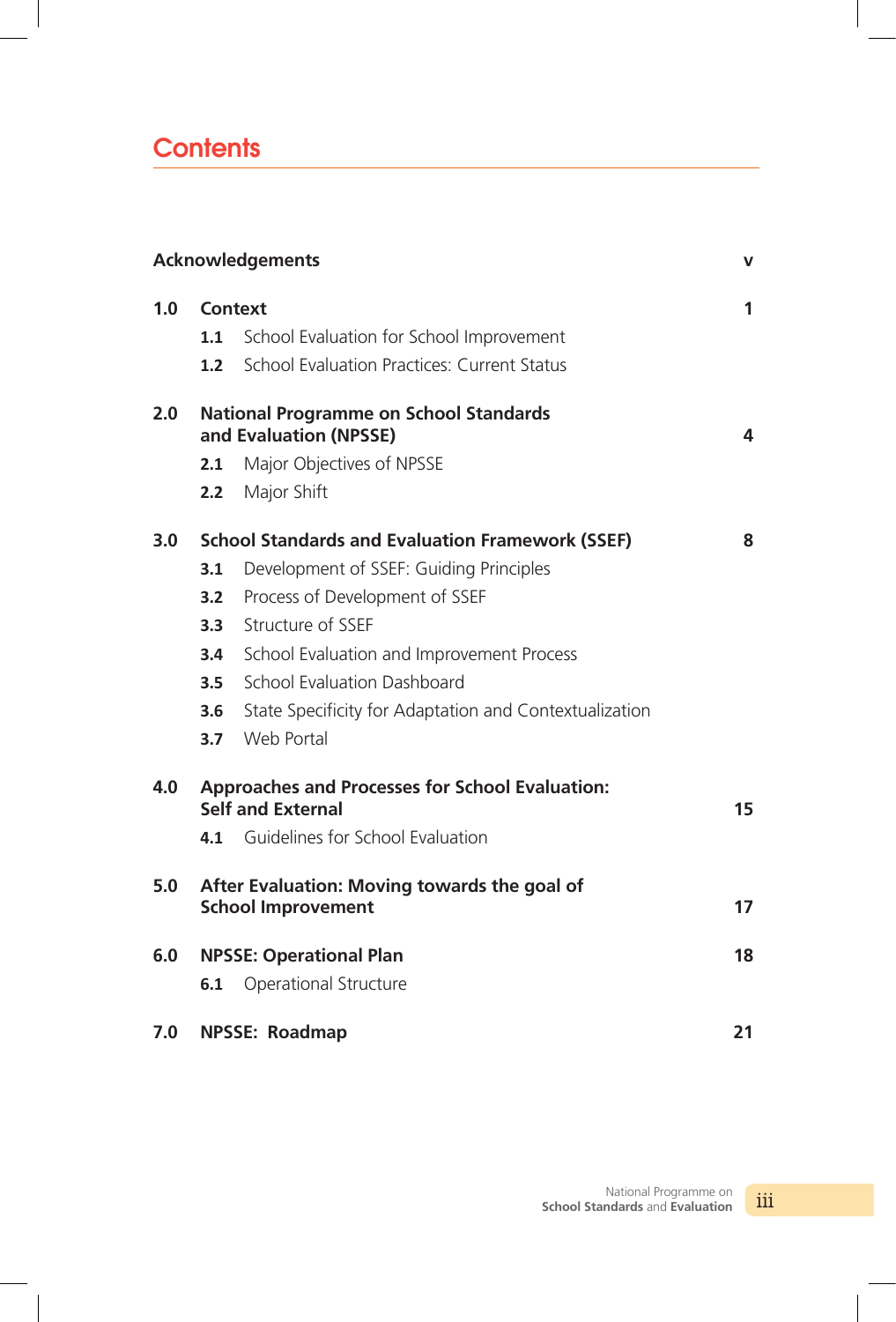**IV** National Programme on<br>**IV** School Standards and Evaluation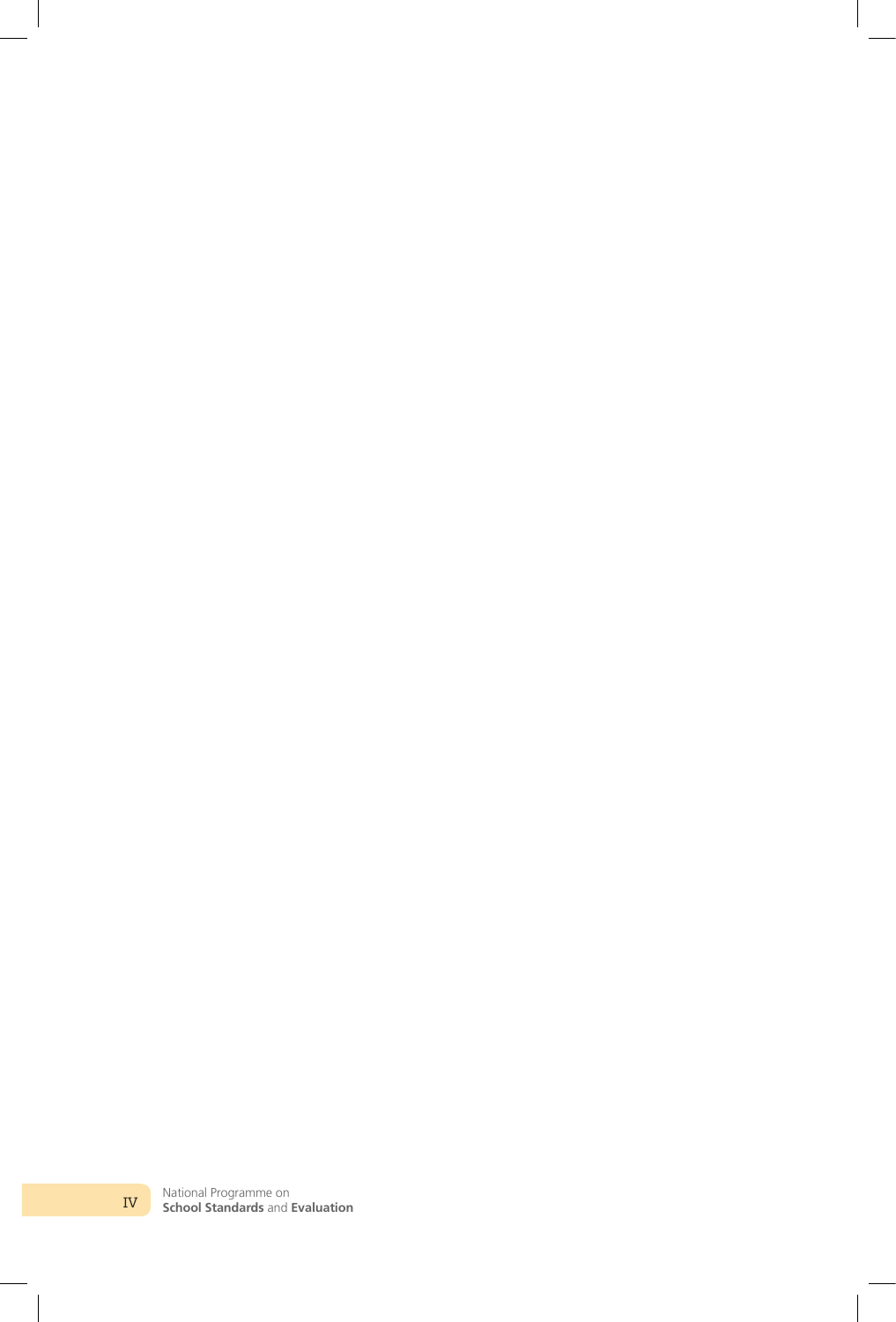## **Acknowledgements**

The shaping of the National Programme of School Standards and Evaluation (NPSSE) has been a collaborative endeavour that has evolved through an elaborate consultative and participatory exercise.

The progress towards the NPSSE mission of 'School Evaluation for School Improvement' received considerable impetus from the proactive support and contribution of National Technical Group (NTG) members, experts, district, cluster and block-level officials, school heads, teachers, teacher unions, representatives of NGOs, and faculty of NUEPA and NCERT. We would like to convey our sincere thanks to all of them for sharing their insights with us and putting their weight behind our endeavours.

We are particularly grateful to the Ministry of Human Resource Development, Government of India for acknowledging the significance of School Standards and Evaluation as an essential pre-requisite for achieving a holistic improvement of schools in the process of providing quality education to all children in the country.

This significant initiative would also not have been possible without the sustained and unstinted support and guidance of Professor R. Govinda, Vice-Chancellor of NUEPA. With his strong conviction that School Evaluation will lead to improvement, he was instumental in the setting up of a dedicated Unit on School Standards and Evaluation at NUEPA. He also steered the developmental phases of the programme as an able and sagacious leader. We are hugely indebted to him for his all-encompassing role in supporting and mentoring this important project.

Last but not least, we are thankful to the Publication Unit for attending to the work of editing and bringing out the different publications for this project.

> **Unit on School Standards and Evaluation (USSE)**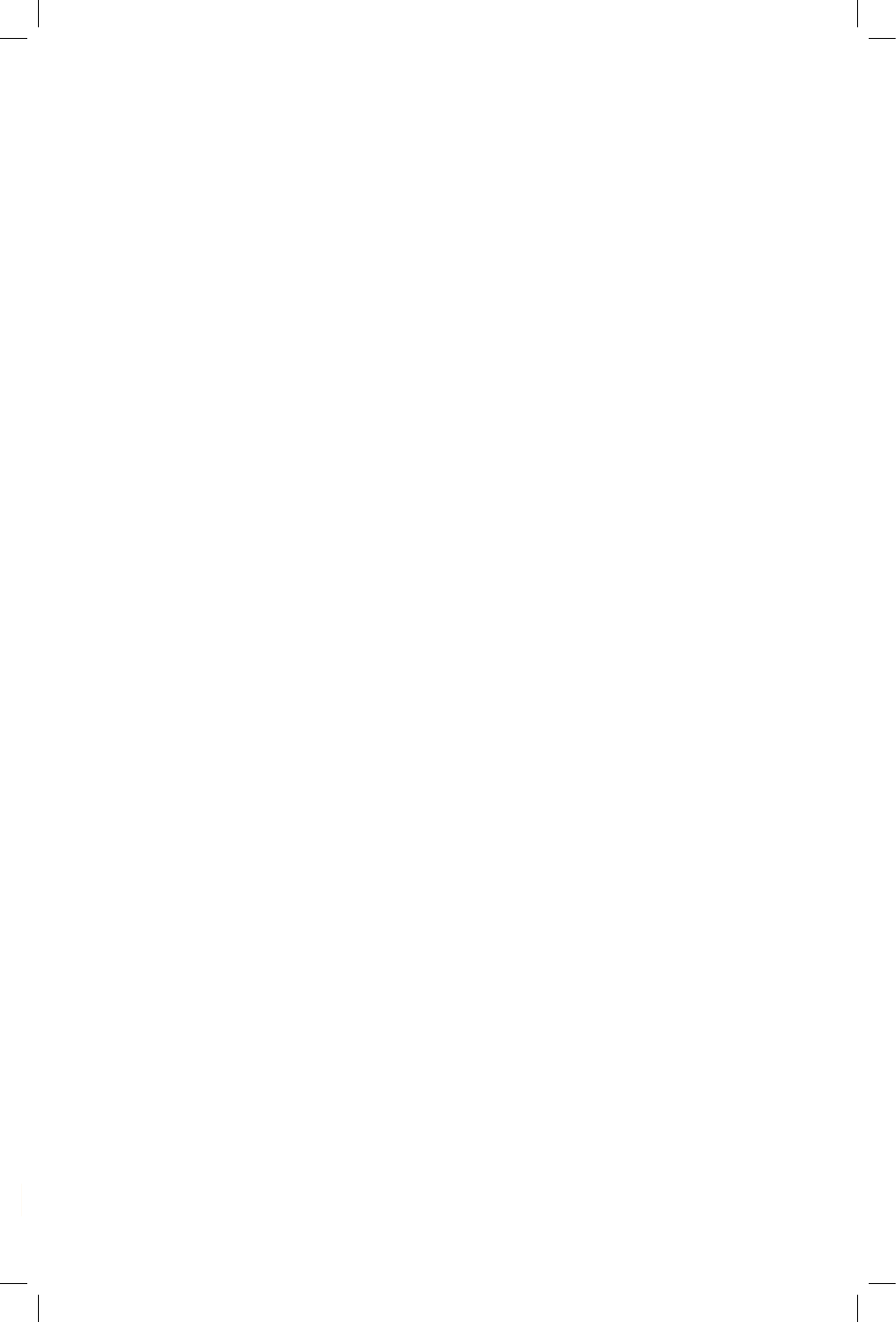"In view of the great need to improve standards of education at the school stage, we recommend that a nationwide programme of school improvement should be developed in which conditions will be created for each school to strive continually to achieve the best results of which it is capable"

Education Commission, 1964-66

### 1.0 Context

Improving quality and performance of schools have been continuously reaffirmed in all the policy pronouncements. The school education system in India is witnessing speedy expansion coupled with increasing diversity of student population. The complexity of diversified context (rural, urban and tribal), composition of schools (large and small) and conditions (provisioning) are major challenges to achieve equitable quality education for all children in India. Rights Based Approach to elementary education through enactment of Right to Education Act (2009) has emphasized accountability of schools. Rashtriya Madhyamik Shiksha Abhiyan (RMSA) clearly visualizes "decentralizing school management and accountability" as a means to improving school performance. Policy documents continue to emphasize access to schooling and concurrently aim to achieve quality in school education. The critical role of schools in the changing education context in terms of its effectiveness and improvement is gaining key importance for providing quality education for all children. There is a greater realization that in view of the huge investments in terms of human and other resources in school education sector, the school needs to perform and deliver at its optimum level. The quality initiatives in school education sector, thus, necessitate focusing on school, its performance and improvement. Therefore, to meet the demand for high quality education, a growing emphasis is being placed upon comprehensive school evaluation systems as they are central to school improvement initiatives.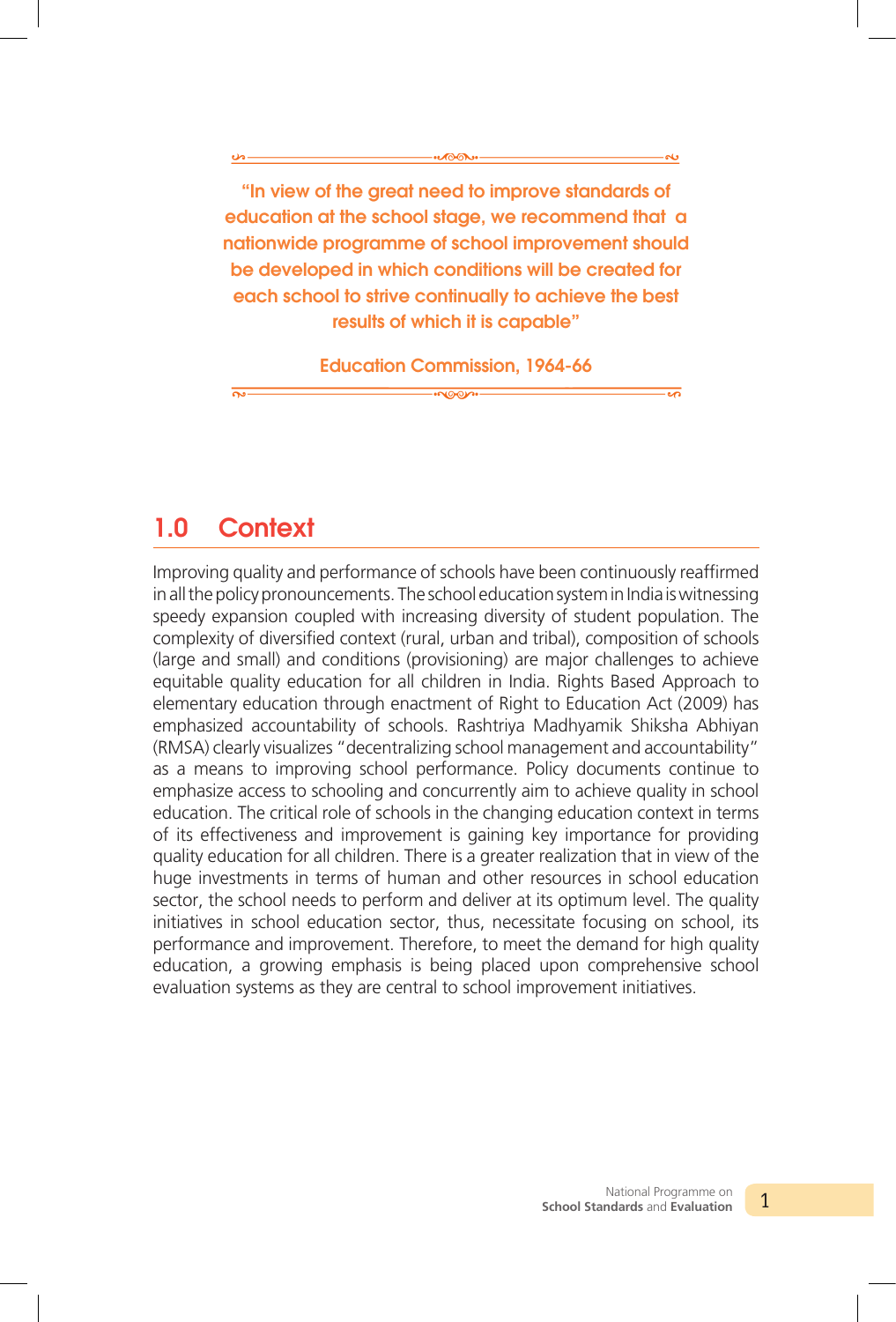### 1.1 School Evaluation for School Improvement

Each school is unique to its own context, size, conditions and provisions. A school is an institution and a space for learning, having the mandate to translate national vision and curriculum in their true spirit. It has been acknowledged nationally and internationally that schools do matter and have major impact upon the development of learners, learning process and life of children. The school is now increasingly recognized as a key agency to improve performance of learners and for the realization of educational objectives. The focus is gradually shifting on schools to take initiatives for their change and improvement in a progressive way. In other words, the school is visualized as an organization capable of reforming itself rather than being totally dependent on external support systems.

School evaluation refers to the evaluation of an individual school–its performance in a holistic manner. It is gaining importance as a means for empowering school to make professional judgment on critical performance areas. It facilitates the schools to understand their strengths, opportunities for improvement, and on developing plans, prioritizing actions, decision-making, resource utilization and creating evidence based support for their improvement.

The purpose of school evaluation needs to be understood in the context of its role and contribution to the wider goal of improving the quality of schools. It needs not be perceived as an exercise to identify the weaknesses or deficiencies in the performance of a school and expecting compliance of suggestion for interventions in respect of identified weaknesses or deficiencies.

Currently, schools do not have a 'structured mechanism in place' to systematically and honestly review and evaluate their performance. Hence, it is imperative to focus on every school as a point of delivery and improve its performance in a progressive manner through a continuous process of evaluation. School evaluation empowers the school as a whole to celebrate its change and encourages for sustainable transformation.

### 1.2 School Evaluation Practices: Current Status

Historically, school inspection and supervision by educational authorities has been considered as an instrument of school evaluation, the outcome of which is generally presented in the form of an inspection report. The inspection of schools is generally conducted without explicit criteria of evaluation and clearly written inspection guidelines.

In recent years, the efforts have been initiated by some states to develop and implement structured school evaluation programme against pre-determined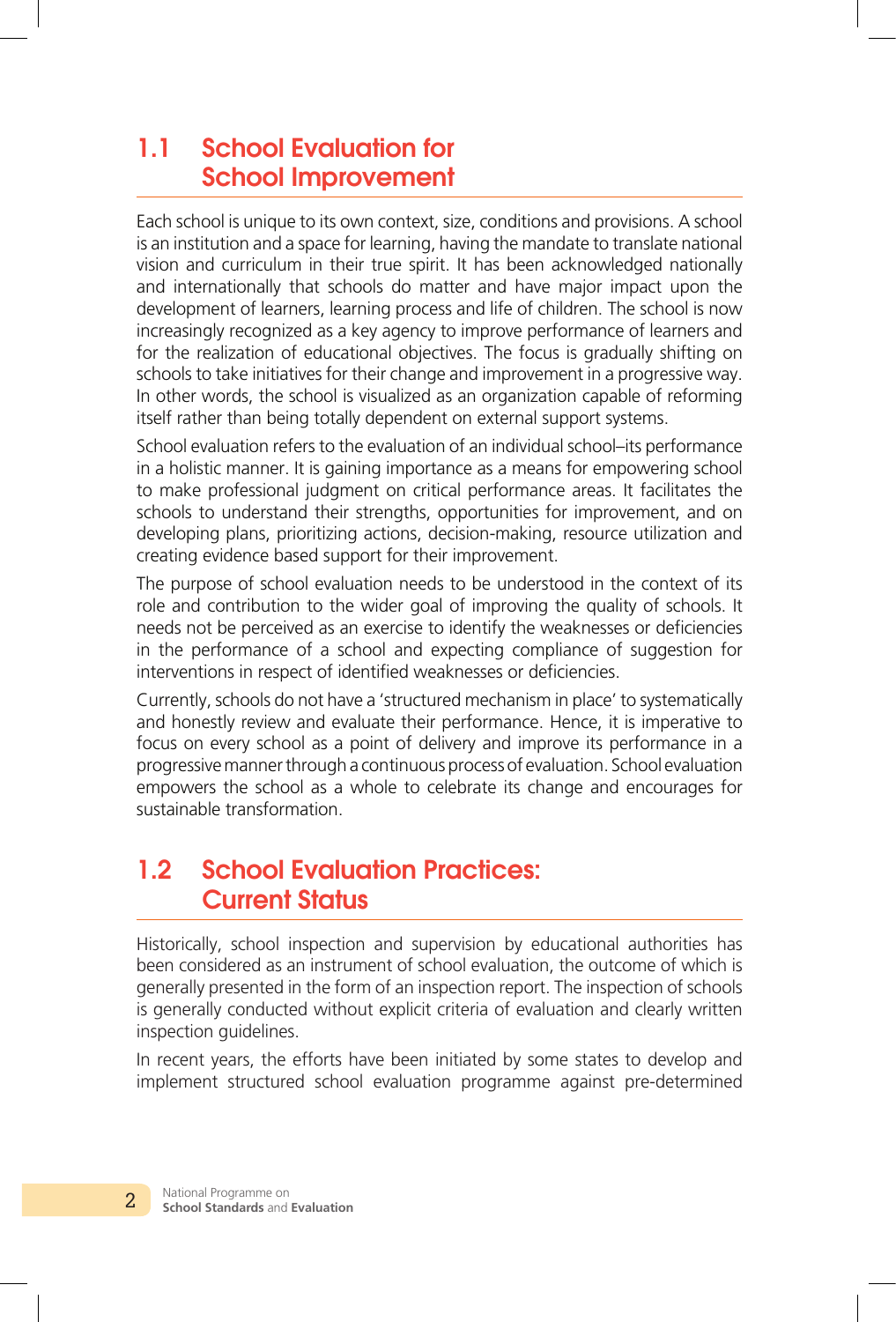criteria of evaluation. The states like Gujarat, Karnataka, Odisha, Madhya Pradesh, etc., have taken positive initiatives to improve quality of elementary education through School Assessment, Monitoring and Accreditation processes for which assessment and monitoring tools was developed. Each state has defined its own indicators, processes and approaches to assess school quality. Though varied in nature, these practices are indicative of the fact that there is greater recognition for assessing school performance to improve quality of schools and learning levels of children, particularly at the elementary level. These initiatives are based on the assumption that systematic school evaluation leads to improvement in the overall quality of the schools and also the performance levels of teachers and students.

#### Latest Initiatives - Some Highlights

- A consensus has emerged in states, which have introduced school assessment and monitoring system, that it leads to improvement in school quality
- The states have defined the indicators/ criteria of school performance based on their respective conceptual notion of school assessment and monitoring
- The School assessment/ monitoring is mostly undertaken by external assessors/ evaluators with limited focus on self-evaluation
- The assessment process is based on filling out factual information as per the prescribed check list, and leads to generation of only quantitative data
- States are using 'School Assessment Data' and information for grading and comparising of schools with limited feedback to individual schools for improvement
- There is a movement from generalized evaluation to data-based evaluation.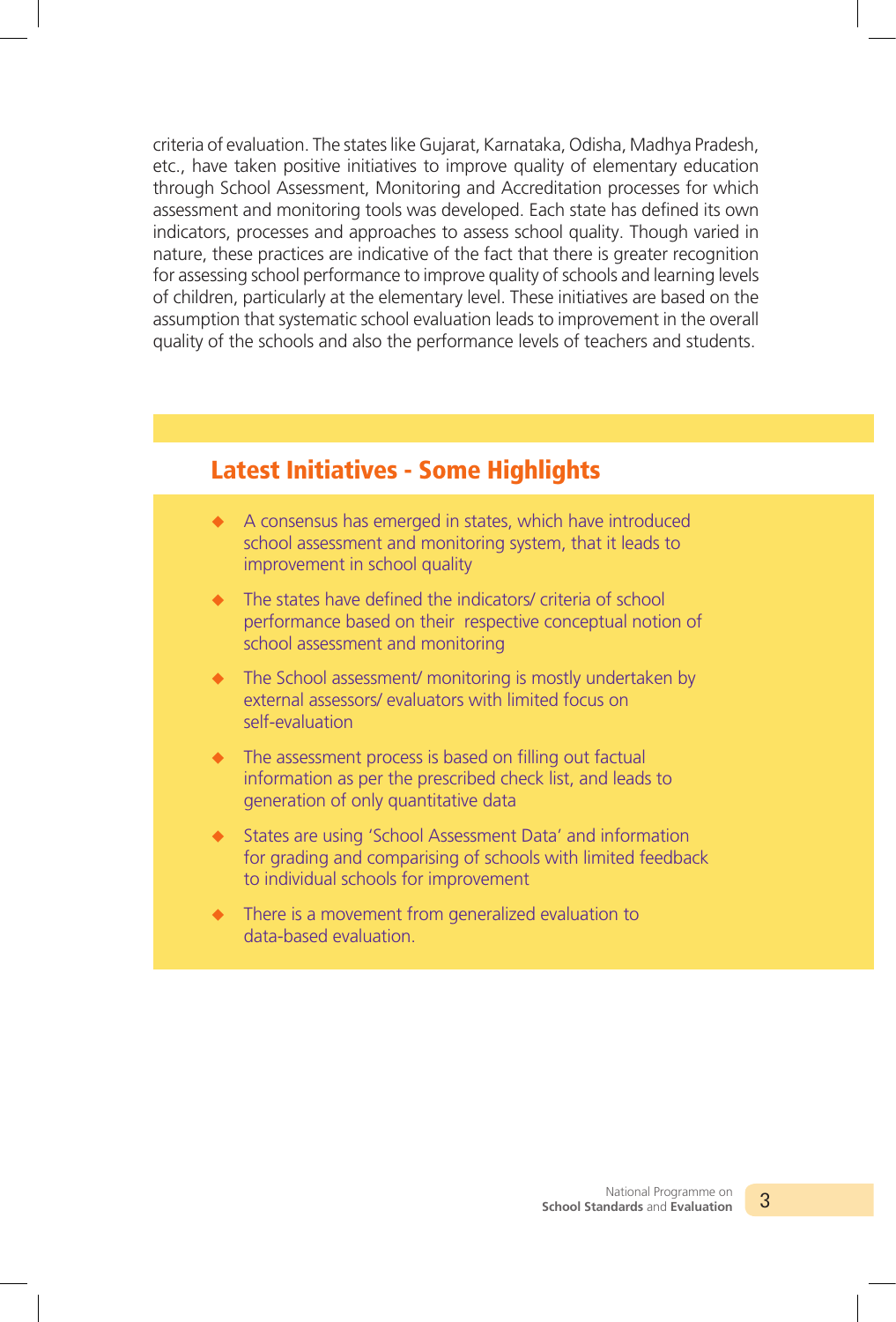#### Vision

"National Programme on School Standards and Evaluation (NPSSE) is envisaged as a positive step to enable all schools to continuously engage themselves in self improvement"

## 2.0 National Programme on School Standards and Evaluation (NPSSE)

The National Programme on School Standards and Evaluation (NPSSE) is an initiative to institutionalize school evaluation for improving the quality of school education, both at the elementary and secondary levels. It is an endeavour to support continuing evaluation of each school for its improvement and development. The programme envisions reaching 1.62 million schools of the country by creating a sustainable system of school evaluation. Therefore, it aims at developing a common understanding across stakeholders – of the what, the why and the how of school evaluation.

The NPSSE visualizes 'School Evaluation' as the means and 'School Improvement' as the goal. The NPSSE further emphasizes the importance of school evaluation as a cyclic process for formulating the school development plan, prioritizing and implementing actions and recording evidences of change.

The NPSSE has built upon the strength of the current school evaluation initiatives like *'Gunotsav'* of Gujarat, '*Samiksha'* of Odisha, the evaluation framework developed by the Karnataka School Quality Assessment and Accreditation (KSQAAC), etc. It is also rooted in evidence based international and national researches on school evaluation practices.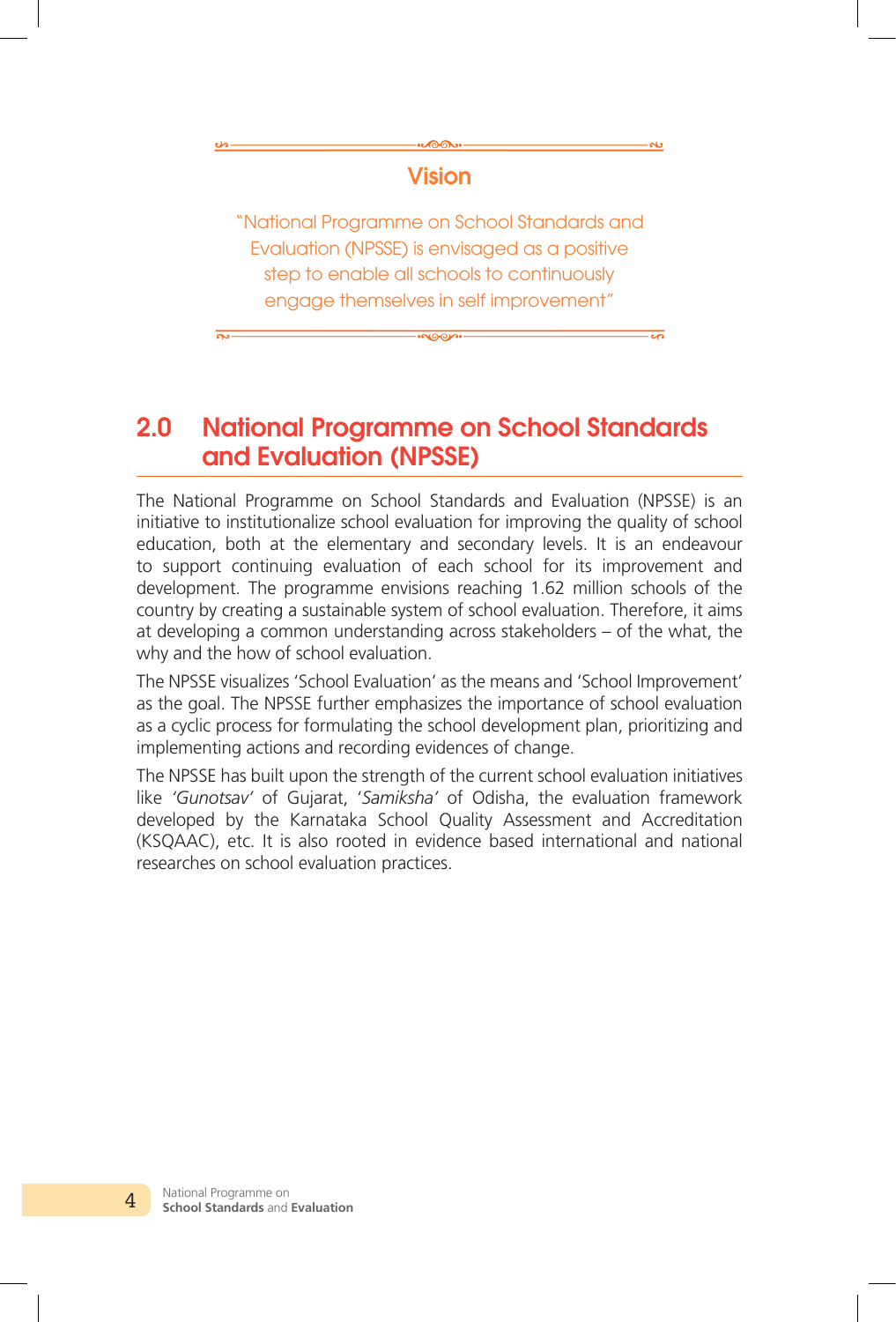#### Guiding Principle of the NPSSE

- Based on Constitutional values, National Policies on Education, Curriculum Frameworks, Right of Children to Free and Compulsory Education Act (2009) and national schemes like SSA and RMSA
- Visualizes school as the unit for evaluation keeping learners at the center stage
- Focuses on School Evaluation as a continuous process leading to school improvement in an incremental manner
- Envisions School Evaluation as a collaborative endeavor of all stakeholders at different levels
- Empowers each school to understand its own performance so as to embark on a journey of continuous self improvement

#### 2.1 Major Objectives of NPSSE

To develop a technically sound conceptual framework, methodology, instrument, and process of school evaluation to suit the diversity of Indian schools

To create an institutional mechanism and develop a critical mass of human resource for adaptation and contextualization of the school evaluation framework and practices across states

To develop capacity of schools and system level functionaries to institutionalise school evaluation leading to school improvement in a sustainable and continuous manner

To facilitate the system to be responsive to school-specific needs, analyse school evaluation reports across systemic levels and initiate appropriate policy interventions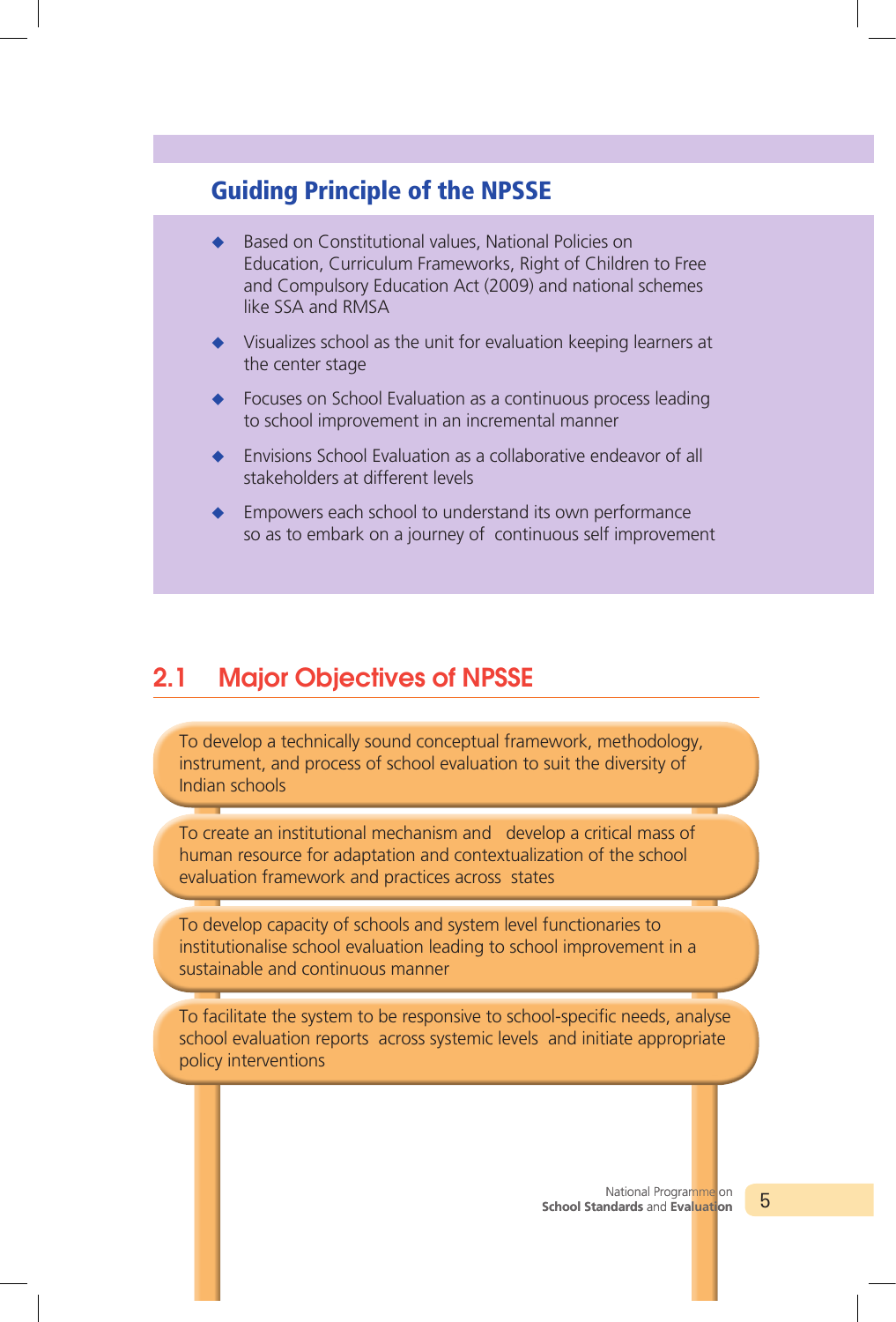#### 'School Evaluation as the means and School Improvement as the goal'

- Each school is unique to its own context, size, conditions and resources
- Schools have the mandate to translate national vision in true spirit
- $\blacklozenge$  School Evaluation refers to evaluating the individual schoolits performance in a holistic and continuous manner
- Each school needs to critically analyze the current practices to identify its strengths and areas that need immediate action for improvement
- School Evaluation creates a collaborative culture with the active participation of all stakeholders for making professional judgment and decisions
- School Evaluation enriches teachers and teaching learning practices through reflection and collective sharing of experiences
- School Evaluation leads to better planning and effective implementation through an inbuilt review mechanism
- School Evaluation empowers the school as a whole to celebrate change and encourages sustainable transformation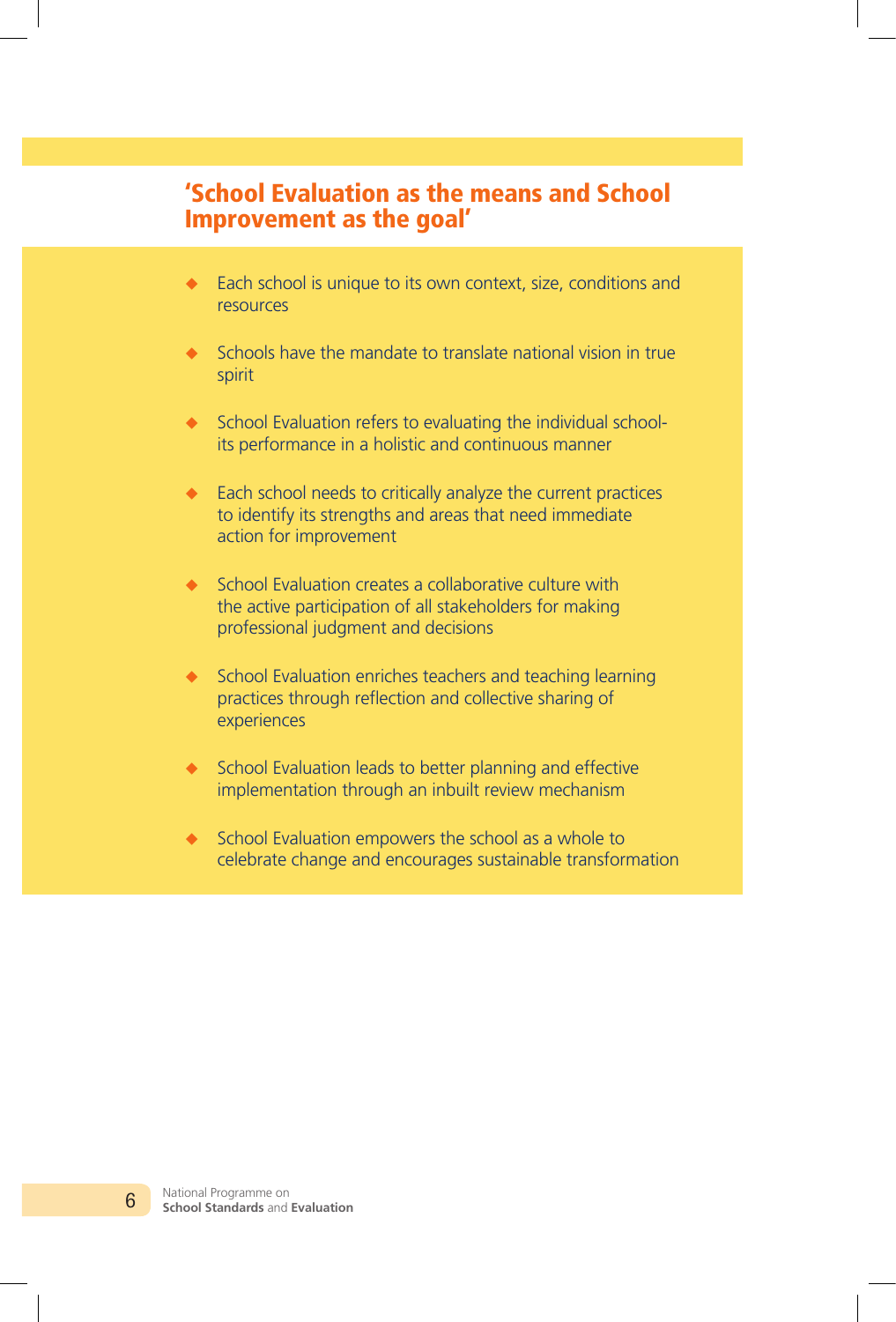Moving away from a singular focus on compliance towards a commitment to continuous improvement

noon

## 2.2 Major Shift

 $\overline{\mathcal{N}}$ 

School Evaluation is a systematic and sustained approach to engage in enquiry and reflection to make school a better place for students, teachers and community. Hence, 'school improvement' fundamentally means improving what a school does through continuous evaluation.

| <b>Compliance oriented</b>                                                          | <b>NPSSE - School Evaluation</b>                                                                                  |
|-------------------------------------------------------------------------------------|-------------------------------------------------------------------------------------------------------------------|
| <b>School Evaluation</b>                                                            | leading to Improvement                                                                                            |
| Fault finding exercise and<br>narrow perspective on<br>assessing school performance | Understanding the diverse factors<br>responsible for school performance                                           |
| Focus only on ensuring                                                              | Holistic school vision–context and                                                                                |
| compliance                                                                          | culture                                                                                                           |
| Evaluation Plan aims only at                                                        | Evaluation plan aims to provide                                                                                   |
| closing compliance related                                                          | constructive feedback and to                                                                                      |
| gaps                                                                                | prioritize and implement tasks                                                                                    |
| Does not yield adequate                                                             | Putting in place structures at the                                                                                |
| information for all                                                                 | school level for all stakeholders to                                                                              |
| stakeholders to make                                                                | collaborate to evaluate and make                                                                                  |
| effective improvement                                                               | plans for improvement                                                                                             |
| Use external evaluation when<br>required, for external grading<br>and comparison    | Using self evaluation regularly<br>independent of external evaluation<br>for continuous improvement of<br>schools |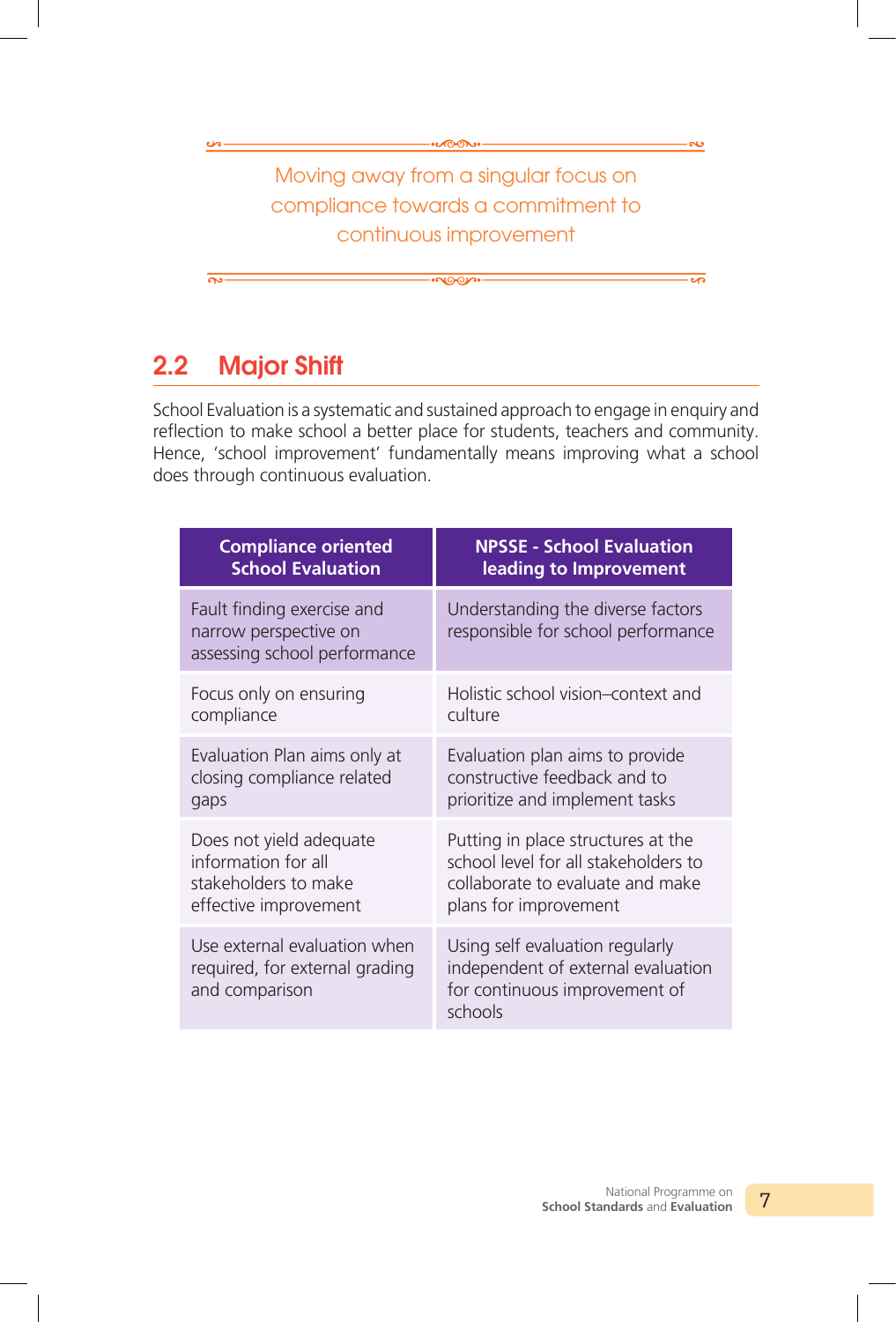### 3.0 School Standards and Evaluation Framework (SSEF)

The School Standards and Evaluation Framework (SSEF) is developed as a comprehensive instrument for school evaluation keeping in view the diversity of schools and children in India. It aims to enable schools to evaluate their performance in a more focused and strategic manner and facilitate them to make professional judgment.

The SSEF has truly ranslated the spirit of 'School Evaluation' as the means and 'School Improvement' as the goal. The SSEF not only facilitates school evaluation process but also provides pathways for change and improvement. Accordingly, each school can evaluate the current level of its performance and also get the concrete directions to undertake for the next level of improvement.

## **Objective**

The major objective of SSEF is to establish and refer to an agreed set of key domains, core standards and processes which all schools must use as well defined criteria for school evaluation. It will provide a clear road-map for each school to embark on a journey of self and external evaluation, leading towards incremental school improvement with accountability.

**inoon.** 

ಹ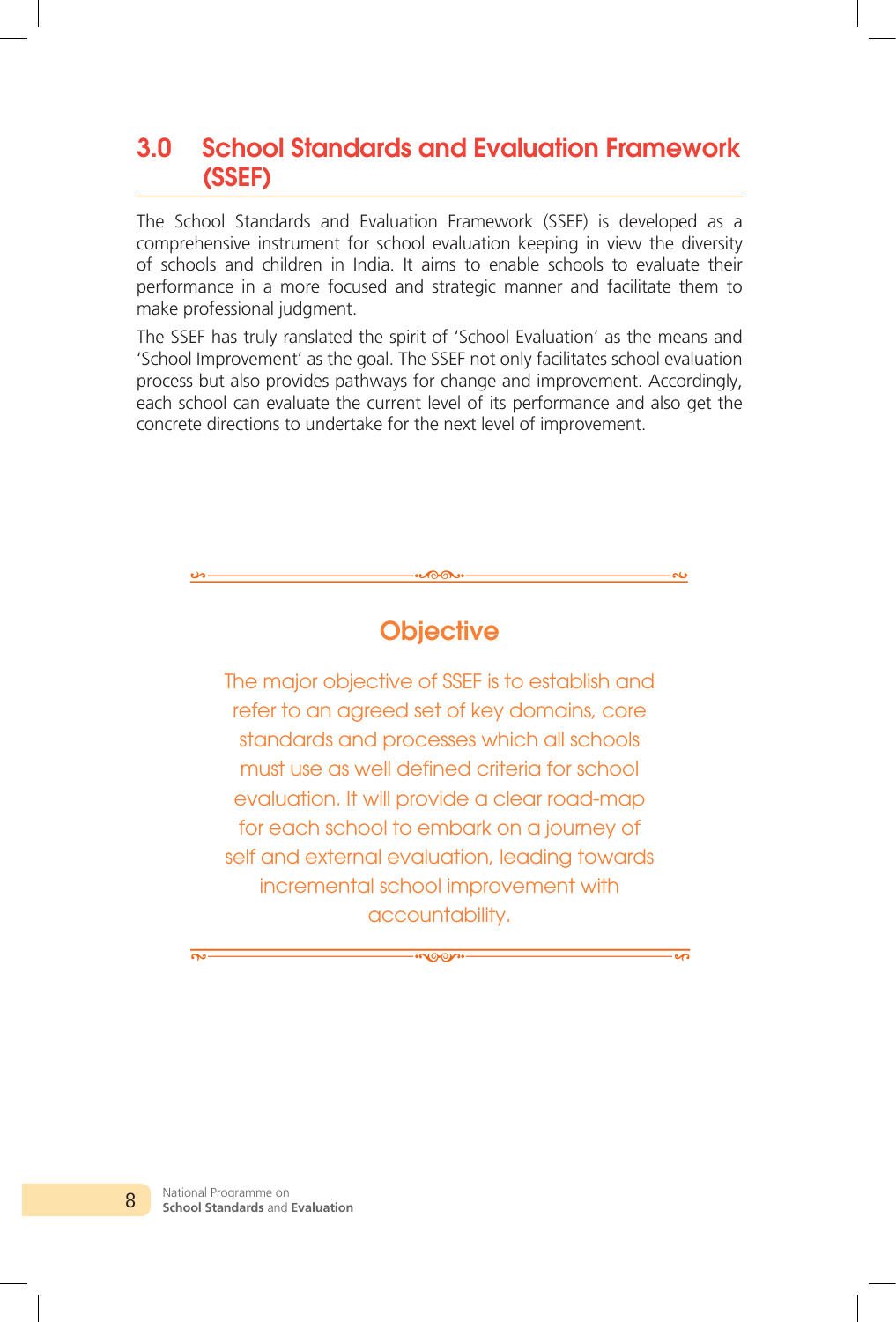#### Salient Features of School Standards and Evaluation Framework (SSEF)

- Identifies Key Domains as critical performance areas and a set of Core Standards under each Key Domain as reference points for evaluation and improvement
- A comprehensive instrument for both self-evaluation and external-evaluation
- Flexible and adaptable for contextualization by the states, addressing the needs of diverse schools
- Clear, logical and easy-to-use by the school and external evaluators
- Makes the evaluation process consistent and transparent
- Enables schools to evaluate their current level of performance and provide concrete directions towards the next level of improvement

### 3.1 Development of SSEF: Guiding Principles

The process of development of the SSEF follows a very systematic approach. The conceptual framework is strongly supported by evidence-based national and international researches on school evaluation. It acknowledges the diversity of schools and the students-cultural, linguistic and socio-economic background. The SSEF is developed on the guiding principles of Constitutional Values, National Policies on Education, Curriculum



Frameworks, etc. and is also in resonance with the Right of Children to Free and Compulsory Education Act (2009), Rashtriya Madhyamik Shiksha Abhiyan and Sarva Shiksha Abhiyan. The principles of inclusion and equity are considered as the basic premises for developing the framework. The SSEF is strongly built on the notion of "All children can learn" and "All school can improve".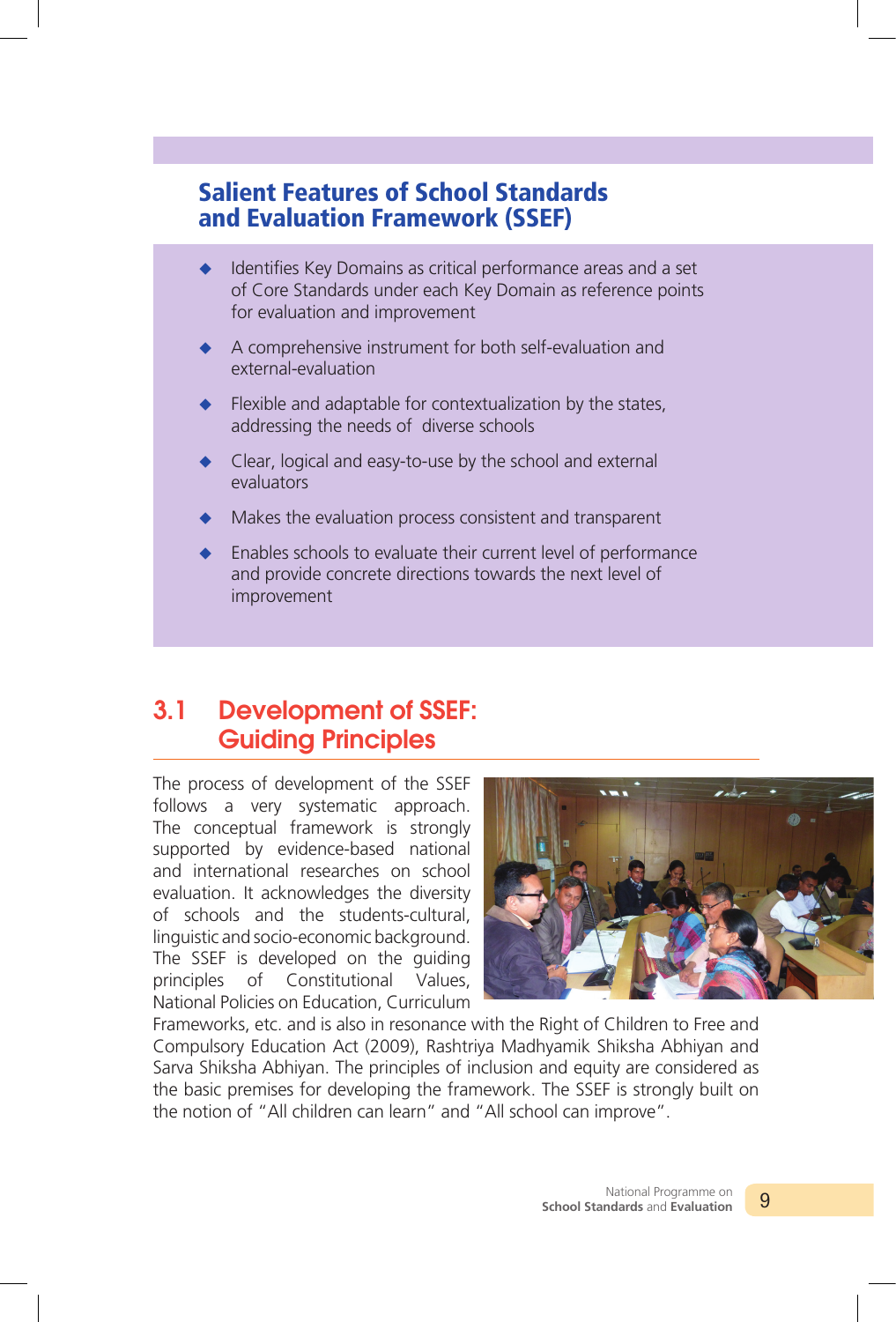## 3.2 Process of Development of SSEF

The SSEF is developed through a participatory approach, involving state-level functionaries, district and block level education officers, educators, school heads, teacher unions, teachers, etc. It is based on mutual consensus of all stakeholders on **'How to evaluate Indian schools'** to improve their performance.

Series of workshops and consultative meets were organized to evolve a mutually agreed key performance areas against a set of benchmark indicators or standards. Therefore, in the SSEF, seven Key Domains are identified as the key performance areas of the schools. Subsequently, under each Key Domain, the Core Standards are defined and placed as reference points for evaluation and improvement. The Core Standards, under each Key Domain, address the most significant dimensions of the respective Key Domain. They formulate measurable expectations and provide common understanding for school evaluation. The Core Standards, under each Key Domain, place the expected level of performance with more lucid descriptive content in incremental manner at three levels to support holistic evaluation of schools. The SSEF has been piloted at each stage of its development.

## 3.3 Structure of SSEF

The SSEF comprises seven 'Key Domains' as the significant criteria for evaluating performance of schools. Each 'Key Domain' has a set of 'Core Standards' that addresses the most significant elements of the respective Key Domain.

The evaluation of each 'Key Domain' entails sequential steps. These steps are 'Reflective Prompts', 'Factual Information', 'Core Standards' (with descriptive content), 'Supportive Evidences', which together facilitate schools in making professional judgment of their level of performance. Each school is expected to prepare a consolidated evaluation report in the' School Evaluation Dashboard'. The SSEF is flexible for adaptation contextualization and translation in the state specific language.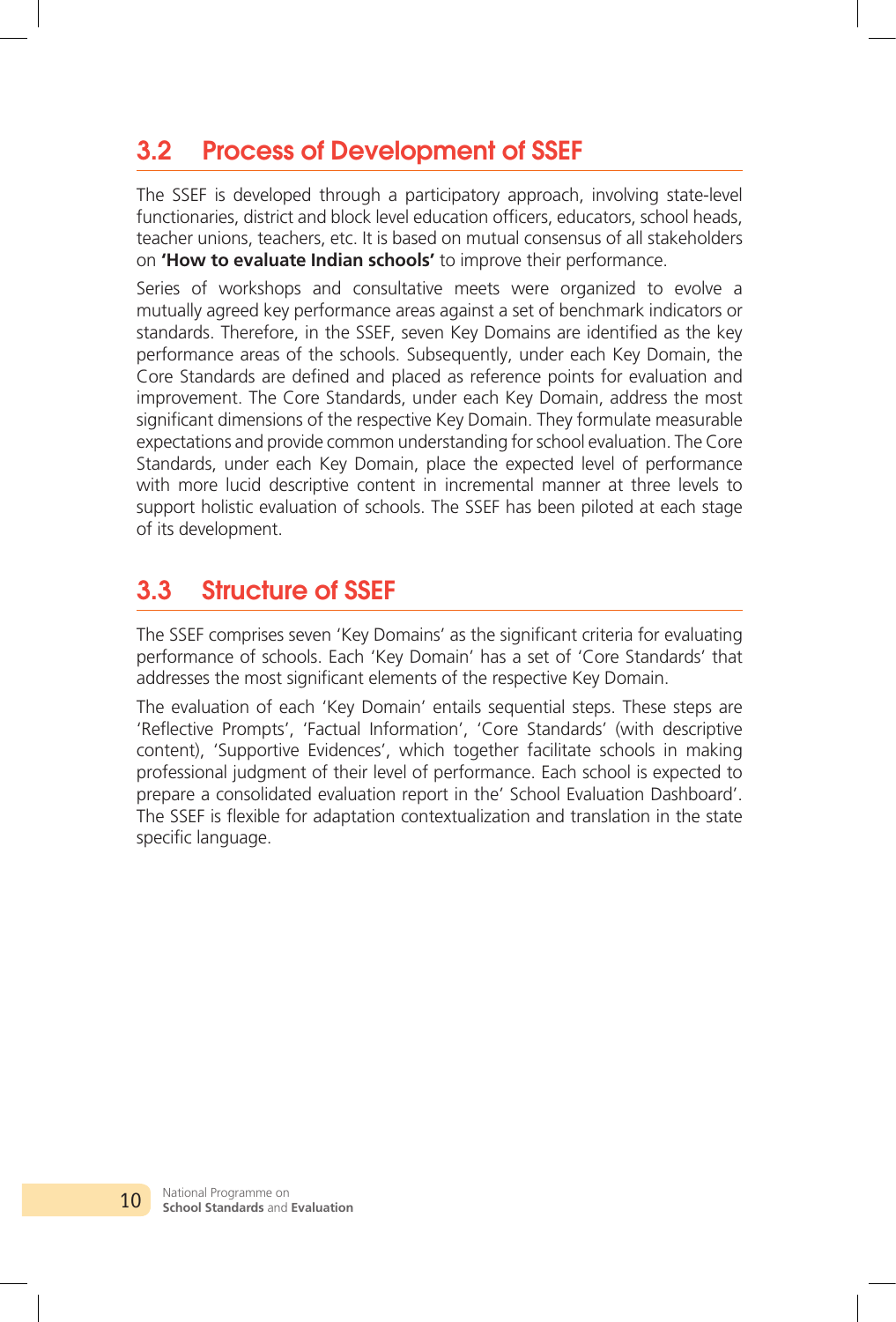The structural arrangement of each Key Domain facilitates each school to evaluate their own performance in a systematic and professional manner with the support of evidences.

| <b>Key Domain</b>                                                        | <b>Core Standard</b>                                                                                                                  |  |
|--------------------------------------------------------------------------|---------------------------------------------------------------------------------------------------------------------------------------|--|
| Enabling Resources of School:<br>Availability, Adequacy and<br>Usability | What is the availability and quality of<br>infrastructure, human resources and<br>teaching-learning resources?<br>(Twelve Standards)  |  |
| Teaching-learning and<br>Assessment                                      | How effective is the teaching-learning<br>and assessment? (Nine Standards)                                                            |  |
| Learners' Progress, Attainment<br>and<br>Development                     | How is the learners learning progress,<br>attainment of learning outcomes and<br>personal and social development? (Five<br>Standards) |  |
| Managing Teacher<br>Performance and<br><b>Professional Development</b>   | How is the teacher performance<br>managed and developed?<br>(Six Standards)                                                           |  |
| School Leadership and<br>Management                                      | How are the leadership and<br>management of the school?<br>(Four Standards)                                                           |  |
| Inclusion, Health and Safety                                             | How inclusive and safe is the school?<br>(Five Standards)                                                                             |  |
| <b>Productive Community</b><br>Participation                             | How productive are the community<br>linkages for the school?<br>(Five Standards)                                                      |  |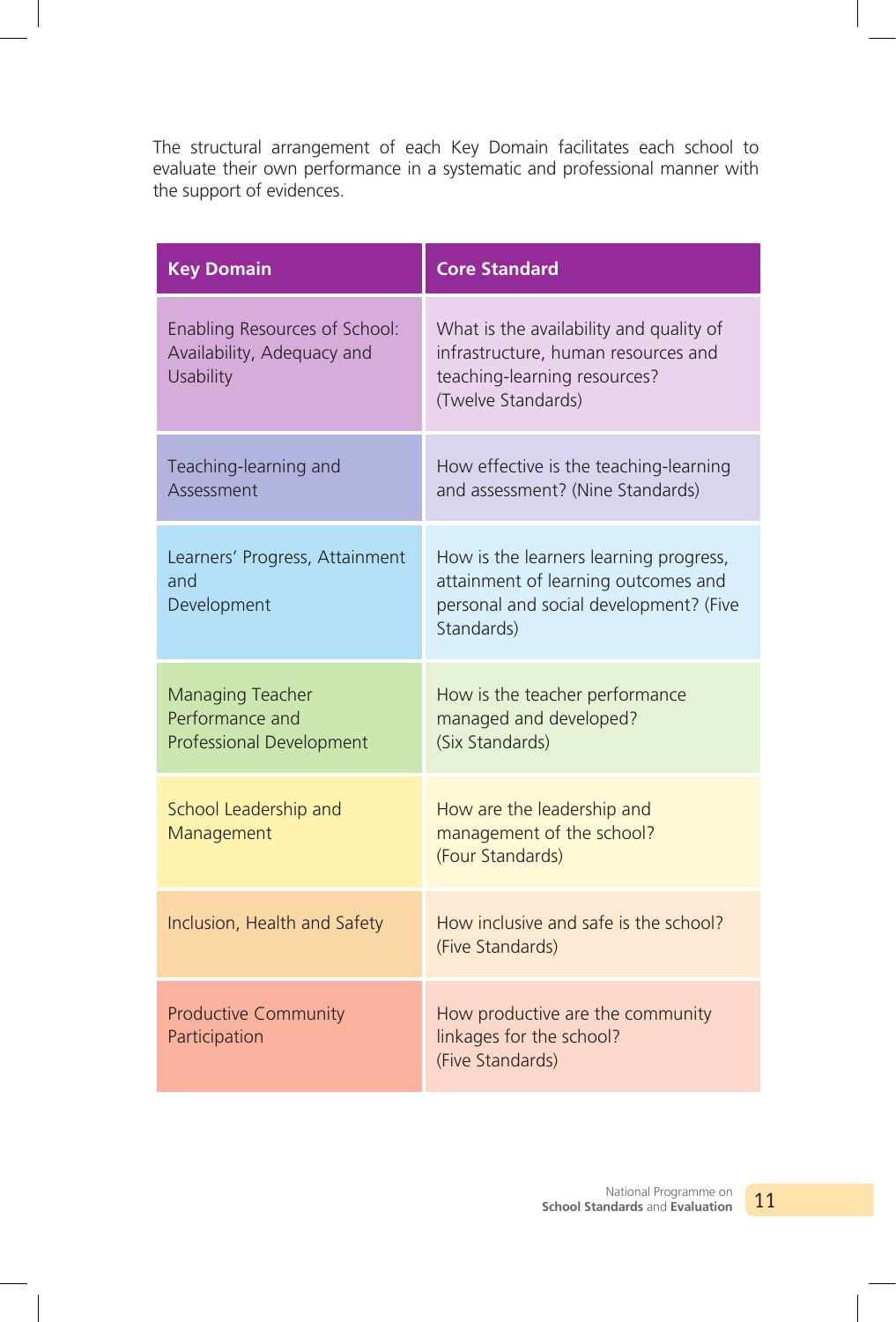## 3.4 School Evaluation and Improvement Process

The conceptual notion of the SSEF is rooted to 'School Evaluation' as the means and 'School Improvement' as the goal. It strongly believes that the evaluation result should facilitate school in identifying its strengths and areas of improvement.



**School Evaluation and Improvement Process**

## 3.5 School Evaluation Dashboard

The School Evaluation Dashboard facilitate each school to provide consolidated self-evaluation report in key performance domains and core standards, including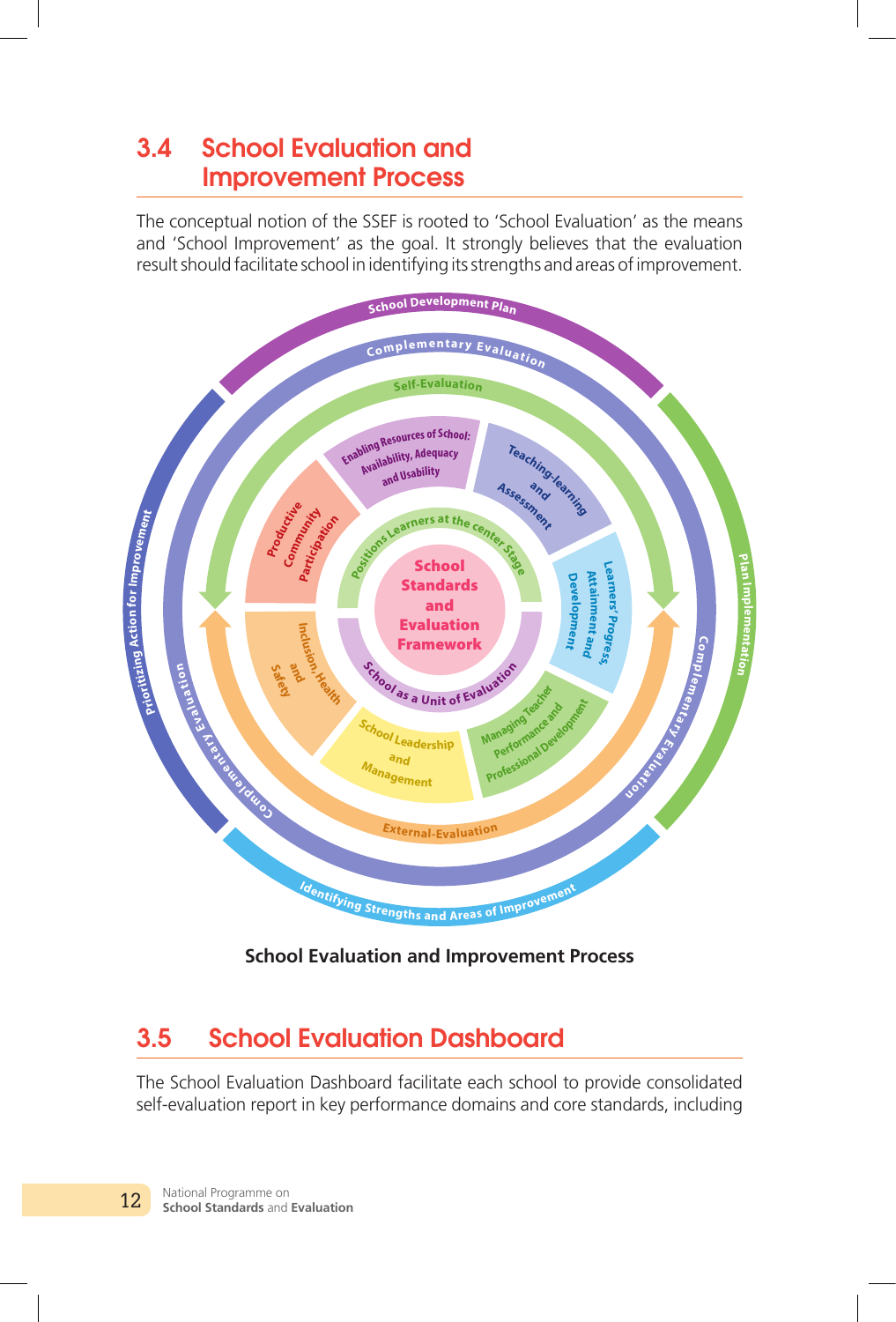action for improvement. It has three parts i. Basic Information about learners and teachers ii. 'School Evaluation Composite Matrix', which provides the holistic picture of school performance across seven Key Domains and their Core Standards and iii. Action for Continuous School Improvement Plan. The dashboard has also the provision for external evaluation report.

The 'School Evaluation Dashboard' is available online in a dedicated web portal. Each school can submit its self-evaluation report by using the interactive web portal. The external evaluators have to use the same web portal to provide their evaluation report. A consolidated school evaluation report, encompassing both self and external evaluation is generated online by the web portal.

The 'School Evaluation Dashboard' can be used for viewing and analysing school evaluation report and data which can further be consolidated at the block, district, and state level to extend appropriate support to school. It also facilitates schools in monitoring their own progress and improvement over the years. It would further direct the schools to take appropriate action for its continuous improvement and allow for revisiting their practices. The consolidated data at the block, district and state level can also direct policy-level decisions across the levels.

#### 3.6 State Specificity for Adaptation and **Contextualization**

The SSEF is flexible for adaptation, contextualization and translation in the state specific language. The SSEF encourages local adaptation by the states based upon their socio-cultural context and state specific policy. Before rolling out the SSEF, it is desirable that deliberations are held at state level to contextualize and adapt the specific sections with suitable changes. The Core Standards with descriptors should be written in the respective local language.

#### Experience of Tamil Nadu

The State of Tamil Nadu, after participating in the series of workshops and consultative meets at the National level, constituted a state core group to initiate the deliberations at the state level. In consultation with the state government, SCERT, Chennai organized several meetings and workshops on the draft of the School Standards and Evaluation Framework (SSEF). Nearly 25 resource persons comprising experts, teacher educators and school heads participated in the deliberations. Subsequently, the SSEF was piloted in 40 schools. The piloting experiences of Tamil Nadu gave further impetus in improving the draft the SSEF.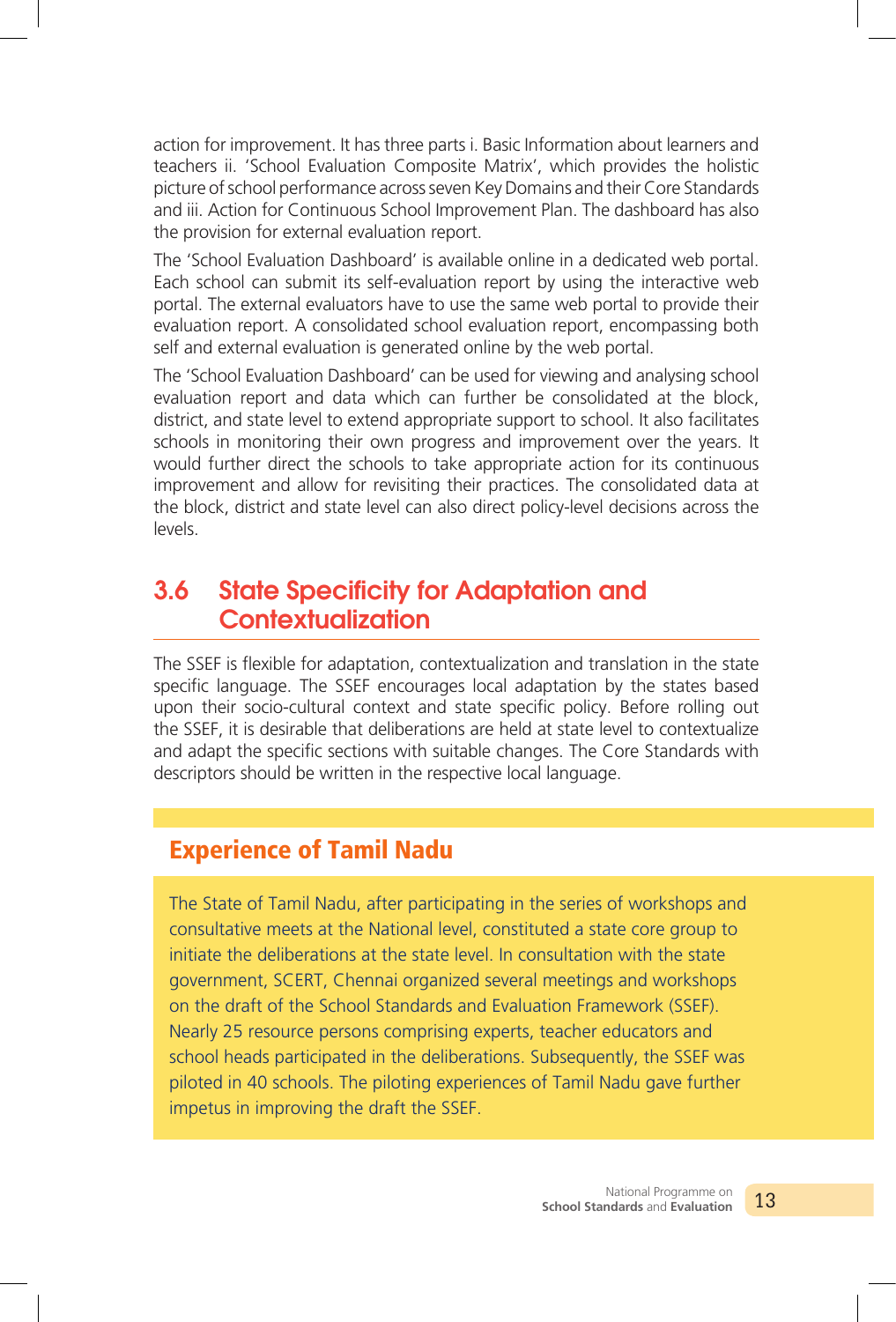## 3.7 Web Portal

The National Programme on School Standards and Evaluation (NPSSE) is supported by a dedicated and interactive web portal. The web portal has all programme related documents which can be downloaded by all the users.

The web portal has an interactive platform wherein each school can submit its self-evaluation report



online. The external evaluators have to use the same web portal to provide their evaluation report. A consolidated school evaluation report is generated online encompassing both self and external school evaluation report.

Each school can create its login ID by using UDISE code as login ID and can generate their password. Similarly blocks, districts and states can create their login ID and password. The web portal has a most unique feature in that it has access to school evaluation report of any school by the parents and public to observe and provide feedback.

The web portal can be used by all the stakeholders as follows:

#### **1. School**

- Creates its login ID by using UDISE code as login ID and can generate their password
- Feeds school self evaluation data and action for school improvement online
- Final submission of self evaluation data generates school self-evaluation report

#### **2. External Evaluators**

- Create login ID and password for the respective school
- Access school self-evaluation report of the respective school
- Feed school external evaluation data and generate external evaluation report

#### **3. Consolidated school evaluation report**

• generate online school evaluation report encompassing both self and external evaluation

#### **4. Block, District, State and National**

- Create login ID and password for the block, district, state and national level
- Access evaluation report of each school, monitor the process and progress at the block and district level
- Generate summary of the school performance evaluation and analyze the levels in the respective domains and core standards at the block, district, state and national level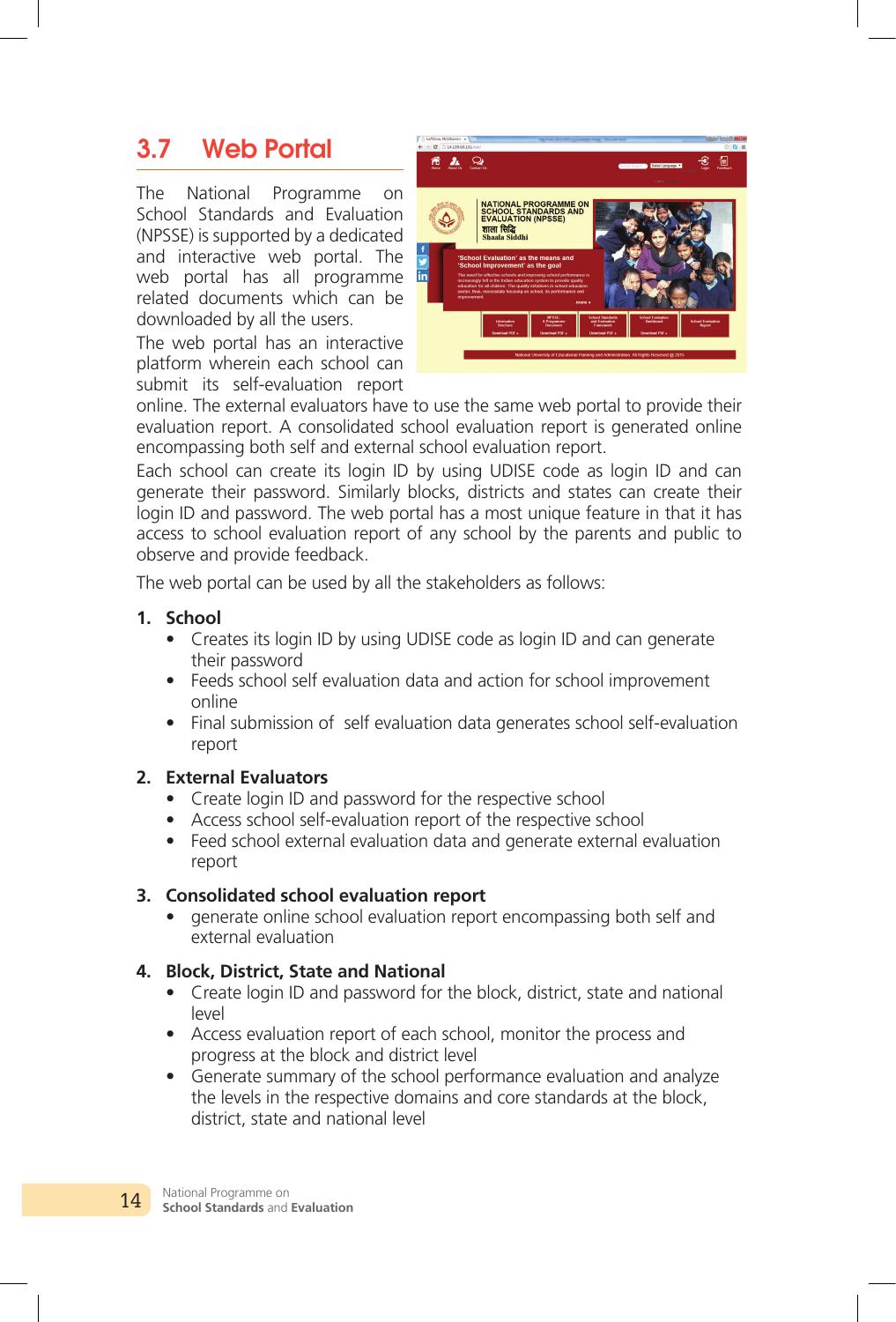### 4.0 Approaches and Processes for School Evaluation: Self and External

The SSEF is a strategic instrument for both self and external evaluation. Selfevaluation is considered as the nucleus of the school evaluation process. It is intended to provide the school personnel with a common understanding of the school's overall performance and identify priority areas for improvement. External-evaluation follows as a complementary exercise to self-evaluation so as to ensure that the two approaches work in synergy and respect the strengths and insights that each brings to the overall evaluation. It aims to develop a complete picture of the school for supporting its overall improvement.

|             | <b>Self Evaluation</b>                                                                                                                                                                                                                                                  | <b>External Evaluation</b>                                                                                                                                                                                                                                                                                                                                                                                          |  |
|-------------|-------------------------------------------------------------------------------------------------------------------------------------------------------------------------------------------------------------------------------------------------------------------------|---------------------------------------------------------------------------------------------------------------------------------------------------------------------------------------------------------------------------------------------------------------------------------------------------------------------------------------------------------------------------------------------------------------------|--|
| <b>Mhat</b> |                                                                                                                                                                                                                                                                         | <b>Complementary</b><br><b>Evaluation</b>                                                                                                                                                                                                                                                                                                                                                                           |  |
|             | A continuous and cyclic process;<br>embedded in day- to-day<br>activities of the school                                                                                                                                                                                 | A complementary exercise to self-<br>evaluation to develop a complete and<br>objective picture of school performance                                                                                                                                                                                                                                                                                                |  |
|             | School, as a whole, acts<br>collaboratively involving all its<br>stakeholders, including the<br><b>SMC/SDMC</b>                                                                                                                                                         | Evaluators are external to the school and<br>internal to the system- like Education<br>Officials, Head Teachers of other<br>schools, other Public Administrators, etc.                                                                                                                                                                                                                                              |  |
| <b>NOH</b>  | Process of self-evaluation<br>includes steps such as building<br>preparedness among all<br>stakeholders; collecting and<br>analyzing evidences; recording<br>judgment in the response<br>matrix; preparing consolidated<br>report in the School Evaluation<br>Dashboard | Evaluators act as 'Critical Friend'<br>to school; analyze and review self-<br>evaluation documents; seek additional<br>information from teachers, parents,<br>children and other stakeholders; observe<br>classroom practices and functioning of<br>the school; give objective feedback to<br>school; record judgment and prepare<br>the evaluation report; provide support in<br>prioritized areas for improvement |  |
| ου          | Is undertaken throughout<br>the term (July-June) (The<br>consolidated report filled in<br><b>School Evaluation Dashboard</b><br>needs to be submitted at the<br>end of the term)                                                                                        | Is planned for twice a year, typically as<br>mid-term and end-term exercise (The<br>states may decide on the frequency of<br>external evaluation as per their criteria)                                                                                                                                                                                                                                             |  |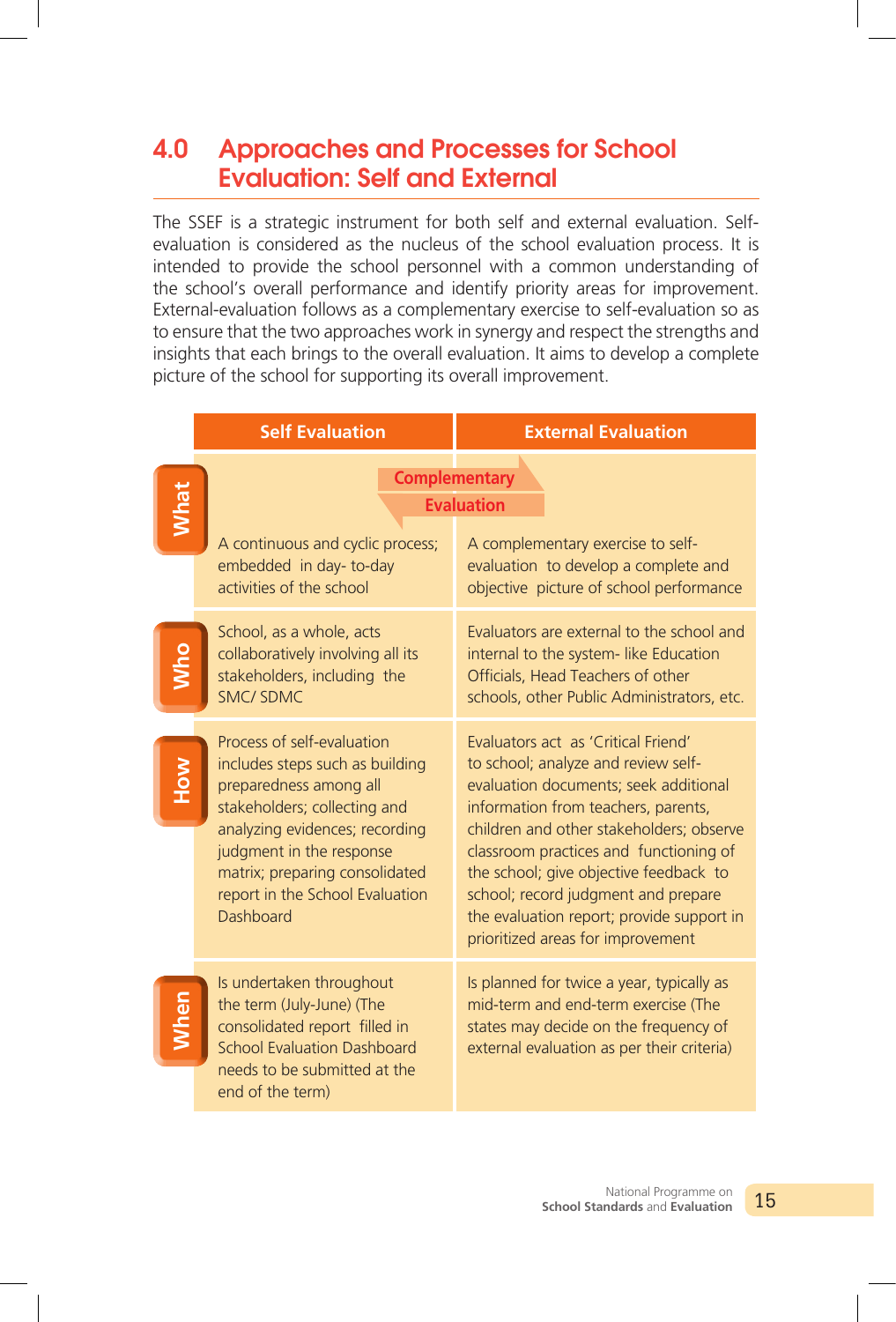### 4.1 Guidelines for School Evaluation

#### **Self-Evaluation Guidelines**

- **Building Preparedness**
- Collecting Evidences
	- Captu ring Stakeholder Voices
	- School Observations
	- Classroom Observation
	- Review of Documents
- Identifying and Recording Status of School Functioning
- **E** Identifying Strengths and Opportunities for Improvement
- Formulation of Action for Continuous Improvement Plan (ACIP)
- Integration of ACIP with School Development Plan

**Complementary Evaluation**

#### **External-Evaluation Guidelines**

- $⊯$  **Building Preparedness**
- Collecting Evidences
	- Capturing Stakeholder Voices
	- School Observations
	- Classroom Observation
	- Review of Documents
- Identifying and Recording Status of School Functioning
- Identifying Strengths and Opportunities for Improvement
- Examining the Action for Continuous Improvement Plan (ACIP)
- Examining integration of ACIP with School Development Plan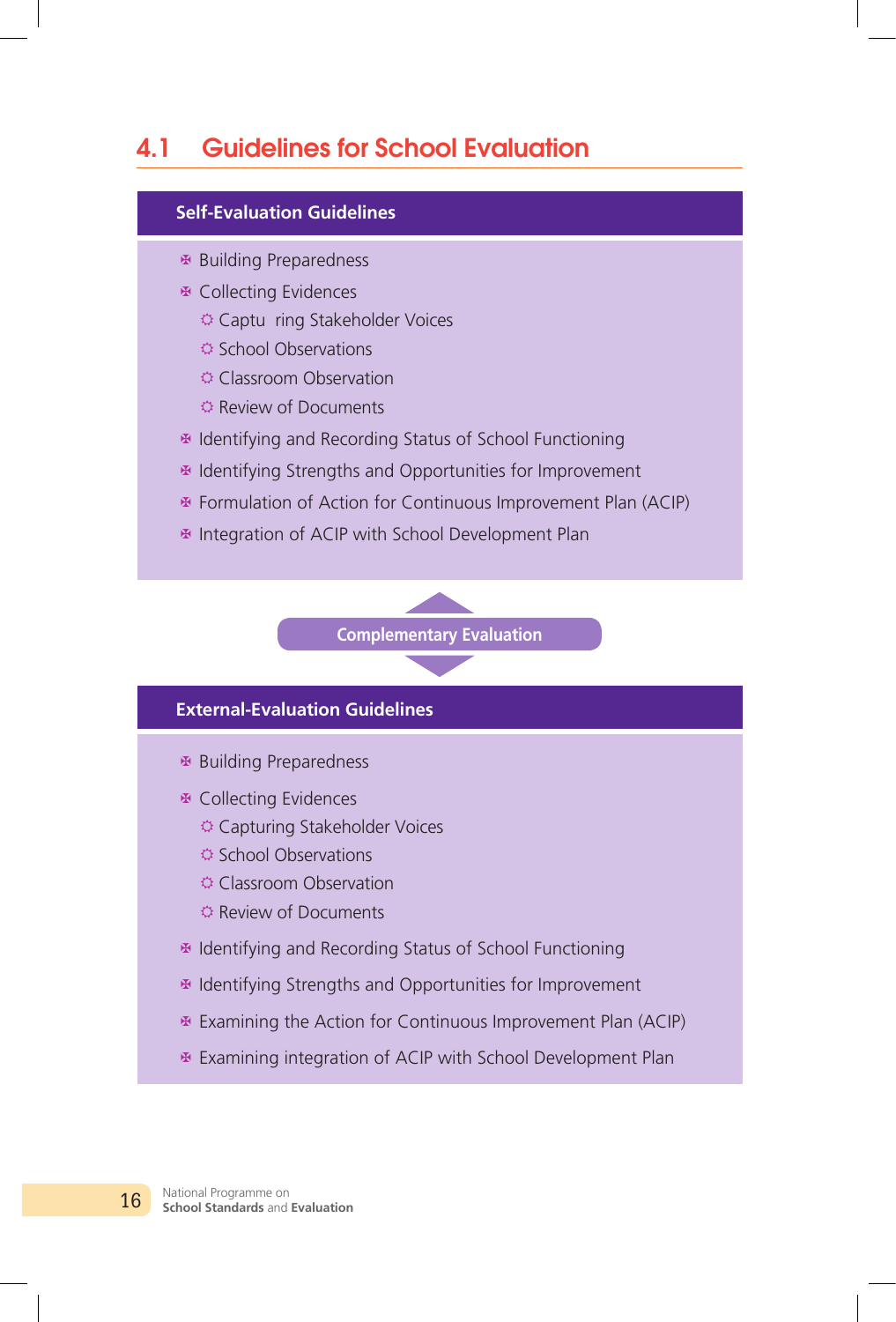### 5.0 After Evaluation: Moving towards the goal of School Improvement

| <b>School</b>                                                                                                                                                                                   | <b>Cluster/ Block/ District</b>                                                                                                                                                                                      | <b>State</b>                                                                                                                           |
|-------------------------------------------------------------------------------------------------------------------------------------------------------------------------------------------------|----------------------------------------------------------------------------------------------------------------------------------------------------------------------------------------------------------------------|----------------------------------------------------------------------------------------------------------------------------------------|
| <b>E</b> Consolidating the<br>school evaluation<br>reports of each key<br>domain in the School<br><b>Evaluation Dashboard</b><br>to provide a holistic<br>picture of the current<br>performance | <b>E</b> Consolidating data<br>obtained from the<br><b>School Evaluation</b><br>Dashboard of all the<br>schools in a digital<br>form; generating a<br>common database<br>for analyzing the                           | <b><math>\Phi</math></b> Creating a<br>composite<br>database<br>on the basis<br>of district-<br>level school<br>evaluation<br>reports; |
| B Identifying strengths<br>and opportunities for<br>improvement<br><b><i>E</i></b> Formulating                                                                                                  | individual and collective<br>performance of the<br>schools across Key<br><b>Domains and Core</b><br><b>Standards</b>                                                                                                 | analyzing<br>the data to<br>understand<br>the status<br>of school<br>performance                                                       |
| and prioritizing<br>actionables for<br>improvement                                                                                                                                              | <b>■ Supporting and</b><br>nurturing individual<br>schools based on                                                                                                                                                  | across the<br>districts/states                                                                                                         |
| <b>E</b> Creating the School<br>Development Plan,<br>implementing and<br>reviewing its progress<br>periodically                                                                                 | their specific needs;<br>identifying the<br>common areas that<br>need interventions<br>at cluster, block and<br>district level for support                                                                           | <b>※</b> Designing<br>evidence<br>based policy<br>interventions<br>and resource<br>allocation                                          |
| B Sharing the identified<br>needs of the school<br>with appropriate<br>higher authorities at<br>the cluster/ block/<br>district level for<br>required intervention<br>by the system             | services<br><b>₩</b> Undertaking<br>appropriate initiatives<br>with the support of<br>local institutions,<br>experts and others for<br>mobilizing resources,<br>organizing professional<br>development<br>programmes | taking<br>cognizance of<br>schools which<br>require more<br>value added<br>support                                                     |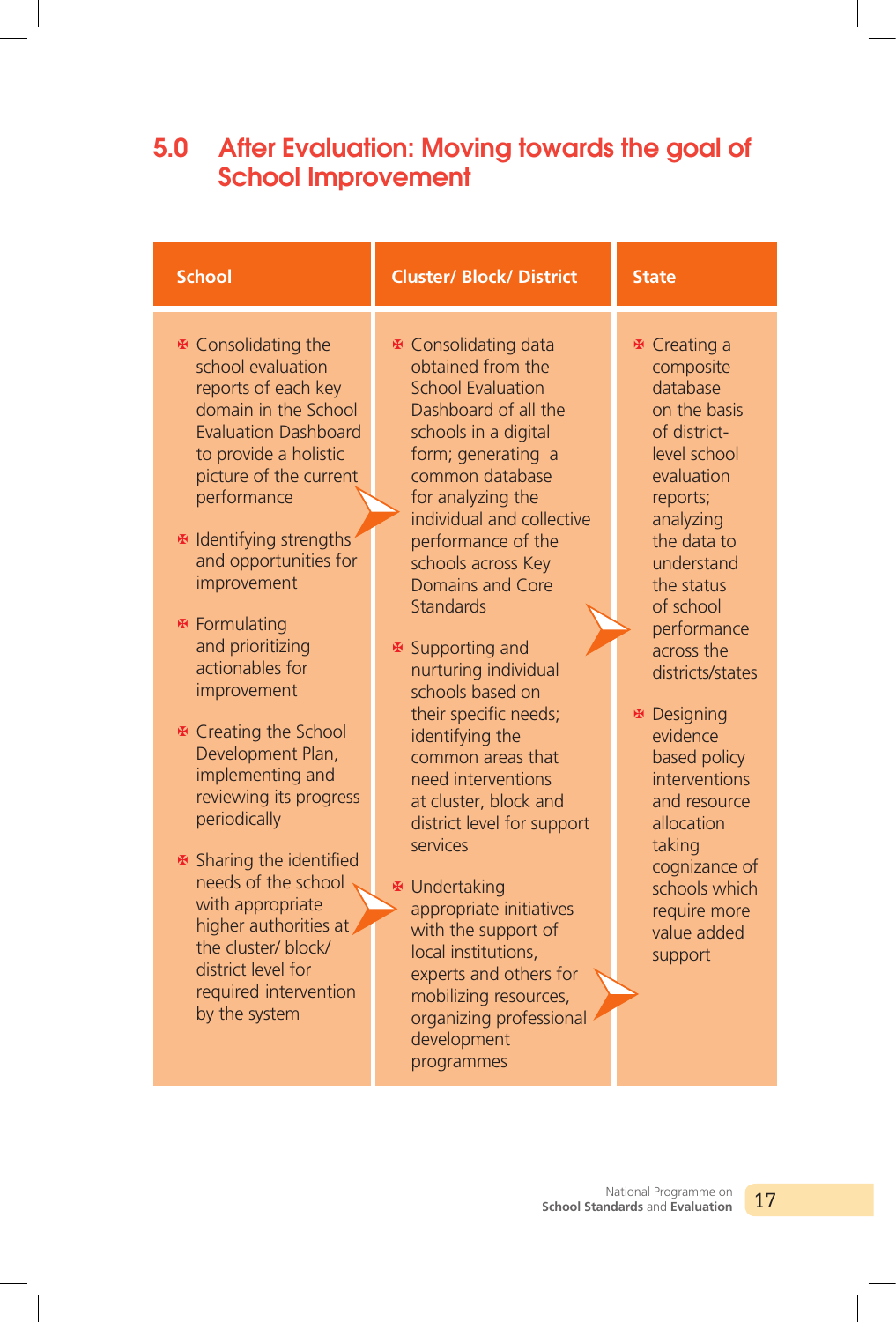## 6.0 NPSSE: Operational Plan

The NPSSE is an integrated and holistic effort towards school evaluation. It aims to cover all the schools of different size, context and management over a period of time in a systematic and sustained manner. The effective implementation of the NPSSE necessitates the development of material, building capacity of critical mass of human resources, institutional support and arrangement. Besides, research is an overarching activity and inextricably related to each phase of the NPSSE tasks.

## 6.1 Operational Structure

It is strongly believed that collaborative endeavour amongst experts, policy makers and practitioners would provide the right direction for developing, implementing and institutionalizing school standards and evaluation. The National University of Educational Planning and Administration (NUEPA) is leading the programme under the aegis of Ministry of Human Resource Development (MHRD). A National Technical Group (NTG) has been constituted comprising members from diverse institutions across the country to extend guidance and support.

The NPSSE visualises the key role of the states in rolling out the programme in true spirit. It has acknowledged the school assessment and monitoring efforts taken by the states like Gujarat (the *Gunotvas*-celebreting quality), Odisha *(Samiksha)*, Karnataka (KSQAAC), etc. for improving the quality of elementary education. Many other states are also initiating their efforts towards assessing school performance. Hence, substantial numbers of states have the capacity and resources to contextualise and adapt the NPSSE.

As part of the NPSSE initiatives to engage with states, State Technical Group (STG) is being constituted to take forward the state level tasks. It is also proposed to establish a Unit on School Standards and Evaluation (USSE) in each state. It is envisaged that the USSE in each state in close collaboration with STG, experts and teachers will engage in the development, adaptation and context specific framework for school evaluation, guideline for evaluation process, training manual and build capacity of the critical mass of human resources for school evaluation. The state will also identify institutions, schools, university department of education to work in tandem for developing a state specific model of school evaluation.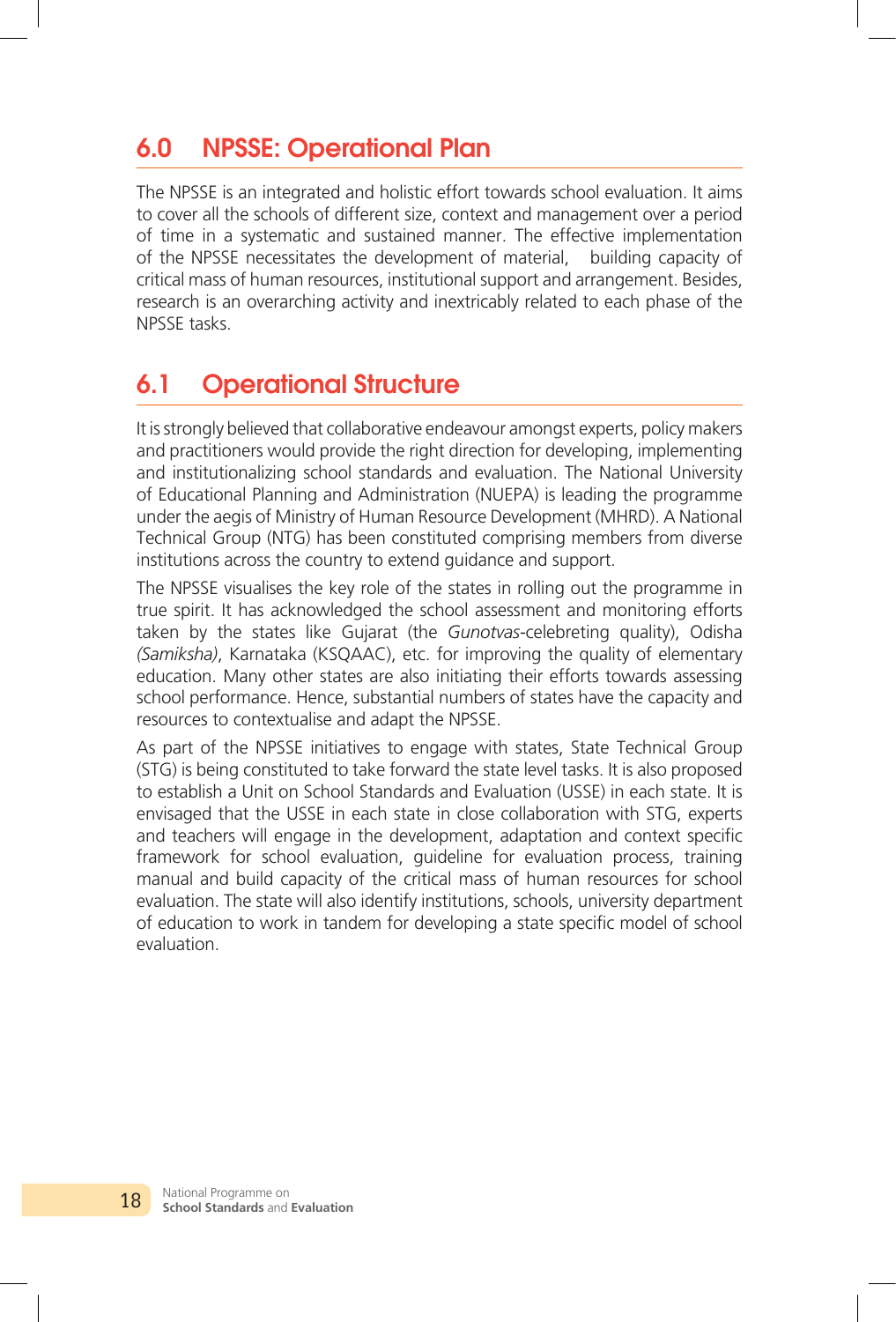The programme framework encompasses the following:

#### Development of Material

The following documents have been developed as part of the NPSSE Programme:

- 1. National Programme on School Standards and Evaluation (NPSSE): A programme document
- 2. School Standards and Evaluation Framework (SSEF)
- 3. Guidelines for School Evaluation
- 4. School Evaluation Dashboard and Web Portal

#### Capacity Building

In order to successfully roll out the programme nationally, it is important to build capacity at the state, block/ district and school levels, by organizing regular meetings, trainings, workshops, etc. These capacity building programmes aim to develop adequate competence at each level to understand the SSEF and evaluate schools in a systematic and standardized manner.

#### Institutional Mechanism

The NPSSE aims to institutionalize School Evaluation by developing national, state and school level mechanisms. It will collaborate with governmental institutions and professional experts at each level to the SSEF in its true spirit.

#### Research

The SSEU will pilot the SSEF nationally to judge its effectiveness (validity and reliability). It will also conduct research on state, national and international school evaluation practices to improve and enhance the SSEF regularly.

#### Development of Web Portal and Mobile Application

In order to make the School Evaluation Reports and Improvement process easily accessible to all the stakeholders including schools, Web Portal and Mobile Application is an integral part of the NPSSE operational plan.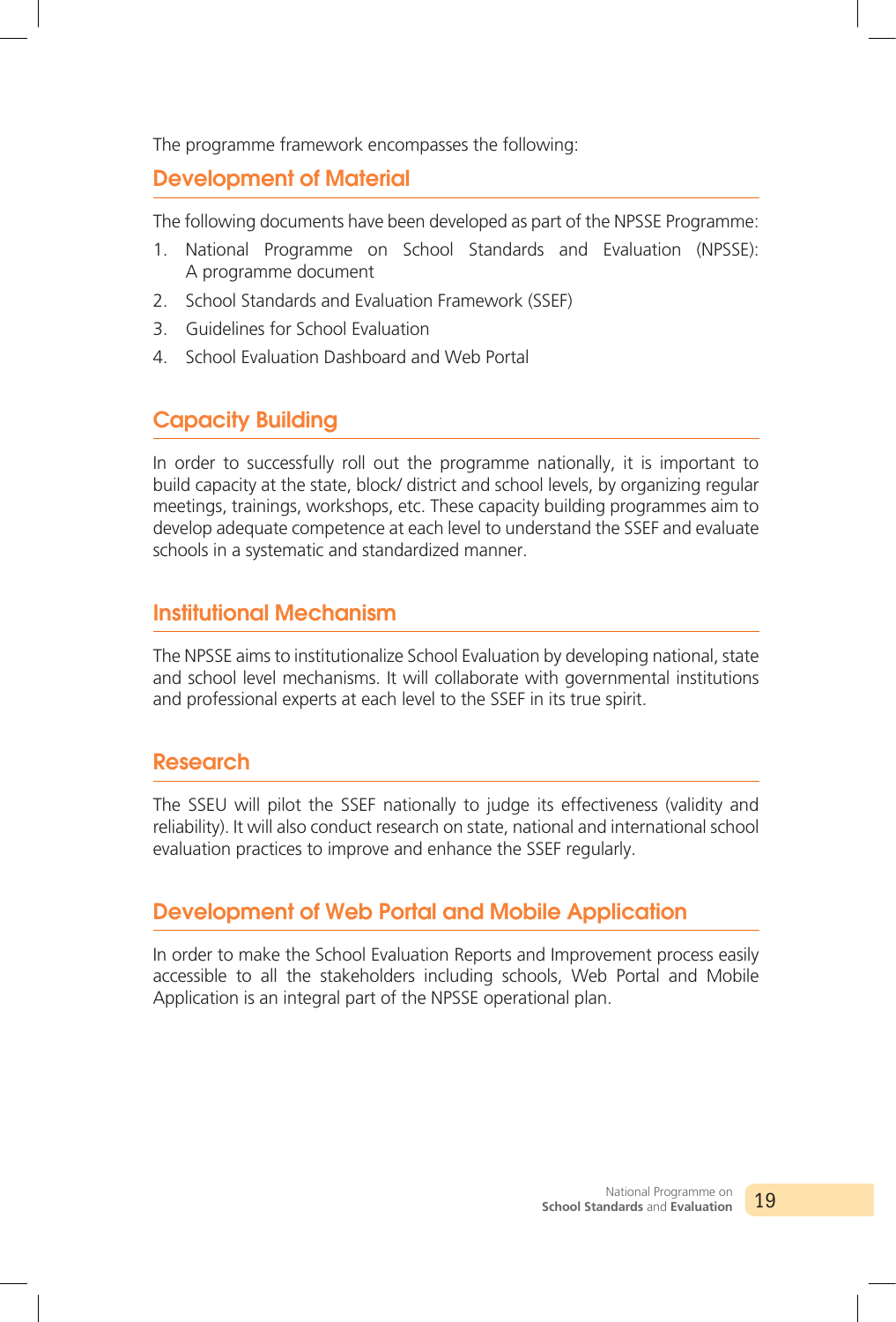

20 National Programme on **School Standards** and **Evaluation**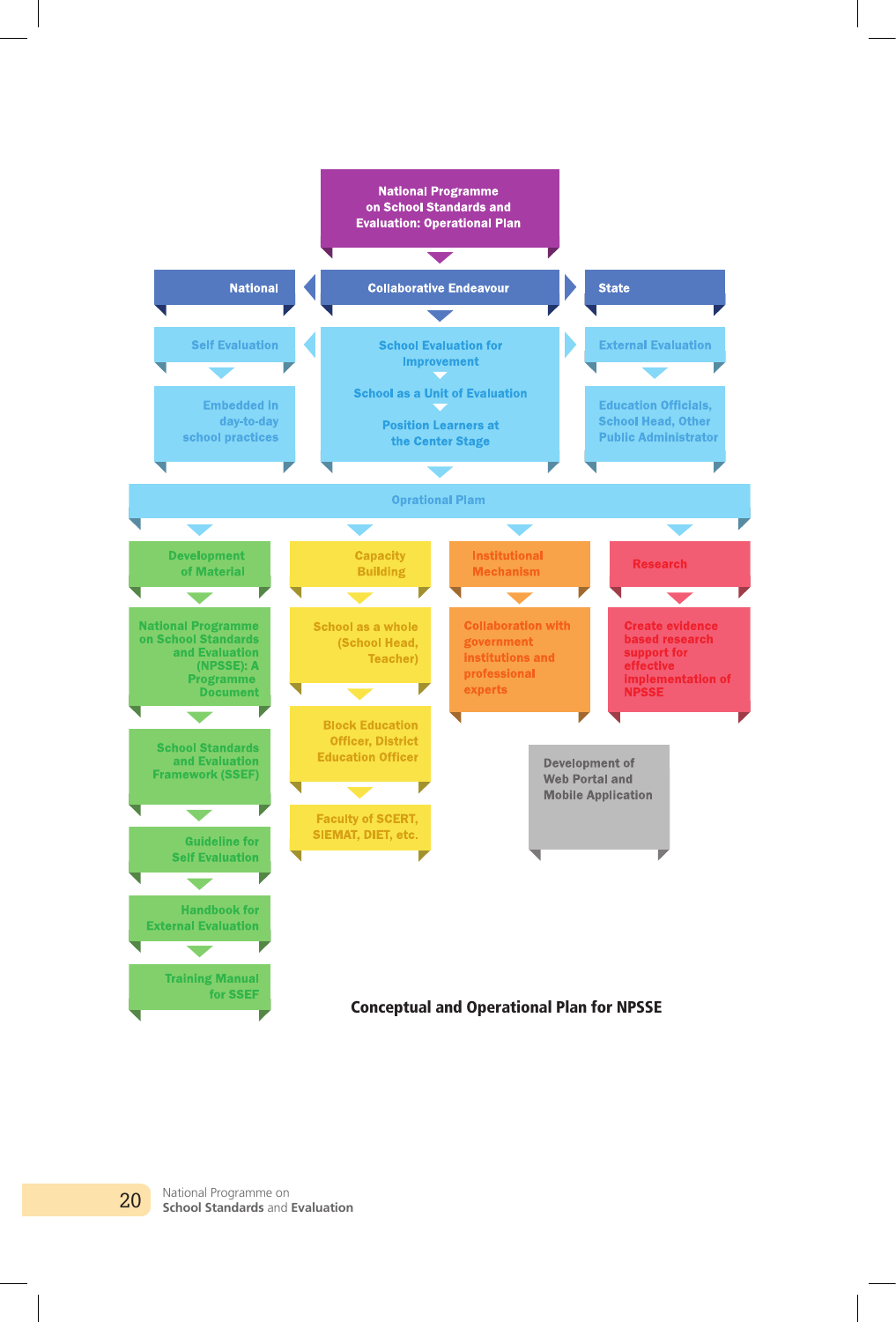# 7.0 NPSSE: Roadmap

 $\overline{\phantom{a}}$ 

 $\begin{array}{c} \hline \end{array}$ 

| <b>NPSSE: Operational Plan</b>                                                                                                                    |                                 |  |  |
|---------------------------------------------------------------------------------------------------------------------------------------------------|---------------------------------|--|--|
| <b>National Initiative</b><br><b>State Initiative</b><br><b>SUSSE, STG and</b><br><b>MHRD-NUEPA</b><br>institutional<br><b>USSE</b><br>networking |                                 |  |  |
| <b>Activity</b>                                                                                                                                   | <b>National</b><br><b>State</b> |  |  |
| <b>NPSSE ACTIVITIES FOR 2014</b>                                                                                                                  |                                 |  |  |
| <b>Research and Development</b>                                                                                                                   |                                 |  |  |
| 1. Analysis of national and<br>international practices on School<br>Evaluation, Assessment and<br>Accreditation                                   |                                 |  |  |
| 2. Sharing in different forums,<br>workshops on conceptual<br>framework of school evaluation                                                      |                                 |  |  |
| 3. Sharing with NTG                                                                                                                               |                                 |  |  |
| 4. Development of NPSSE: A<br>programme document                                                                                                  |                                 |  |  |
| 5. Two 'National Consultative Meets'<br>on the development of SSEF and<br>ten small group experts workshops                                       |                                 |  |  |
| 6. Development of SSEF                                                                                                                            |                                 |  |  |
| <b>Institutional Arrangements</b>                                                                                                                 |                                 |  |  |
| 1. Establishing a Unit on SSE at NUEPA                                                                                                            |                                 |  |  |
| 2. Formation of 'National Technical<br>Group' (NTG)                                                                                               |                                 |  |  |
| 3. Sanction for human resources at<br>states and national level (to be<br>initiated)                                                              |                                 |  |  |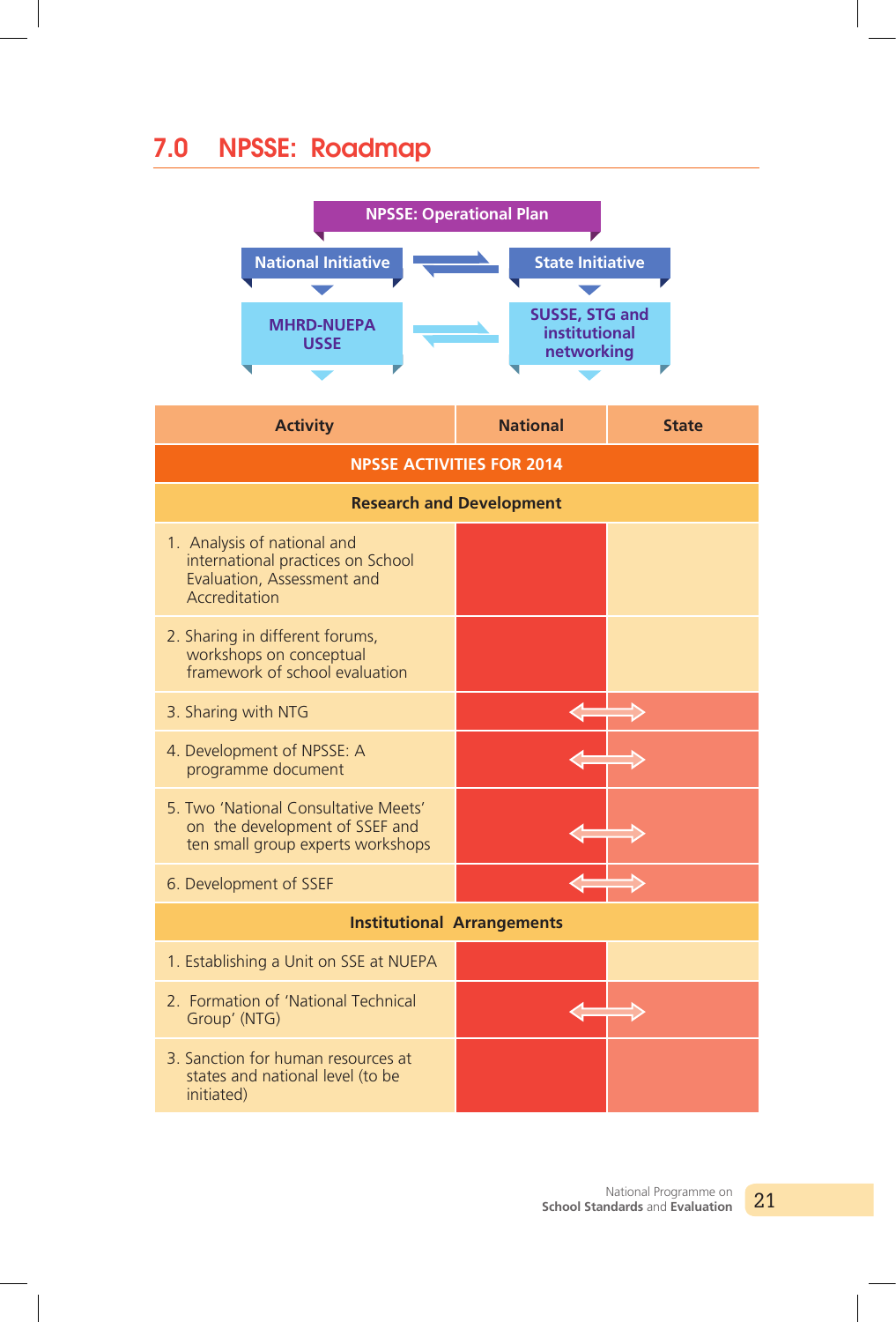| <b>Activity</b>                                                                                      | <b>National</b>                  | <b>State</b>                                  |  |
|------------------------------------------------------------------------------------------------------|----------------------------------|-----------------------------------------------|--|
|                                                                                                      | <b>NPSSE ACTIVITIES FOR 2015</b> |                                               |  |
| <b>Research, Development and Publication</b>                                                         |                                  |                                               |  |
| 1. Finalization of SSEF and piloting<br>with selected states and schools                             |                                  |                                               |  |
| 2. Finalization of School Evaluation<br>Dashboard                                                    |                                  |                                               |  |
| 3. Finalisation of National Programme<br>on School Standards and Evaluation:<br>A Programme Document |                                  |                                               |  |
| 4. Development of Guidelines for<br><b>School Evaluation</b>                                         |                                  |                                               |  |
| 5. Development of School Self<br><b>Evaluation Guidelines</b>                                        |                                  |                                               |  |
| 6. Publication of NPSSE Brochure,<br>SSEF, Programme Document, School<br><b>Evaluation Dashboard</b> |                                  |                                               |  |
| 7. Dedicated Web Portal on NPSSE                                                                     |                                  |                                               |  |
| 8. Development of Handbook on<br><b>External Evaluation</b>                                          |                                  |                                               |  |
| 9. Contextualisation and Translation of<br>SSEF by the respective states                             |                                  | Responsibility of the<br>states (RMSA Funded) |  |
| 10. Development of Training Manual                                                                   |                                  |                                               |  |
| 11. Translation of all documents in<br>Hindi                                                         |                                  |                                               |  |
| <b>Institutional Arrangement and Engagement of the Human Resource</b>                                |                                  |                                               |  |
| 1. Formation of 'State Technical<br>Group' (STG)                                                     |                                  |                                               |  |
| 2. Networking with experts and other<br>institutions                                                 |                                  |                                               |  |
| 3. Engagement of Human Resource at<br><b>NUEPA and USSE</b>                                          |                                  |                                               |  |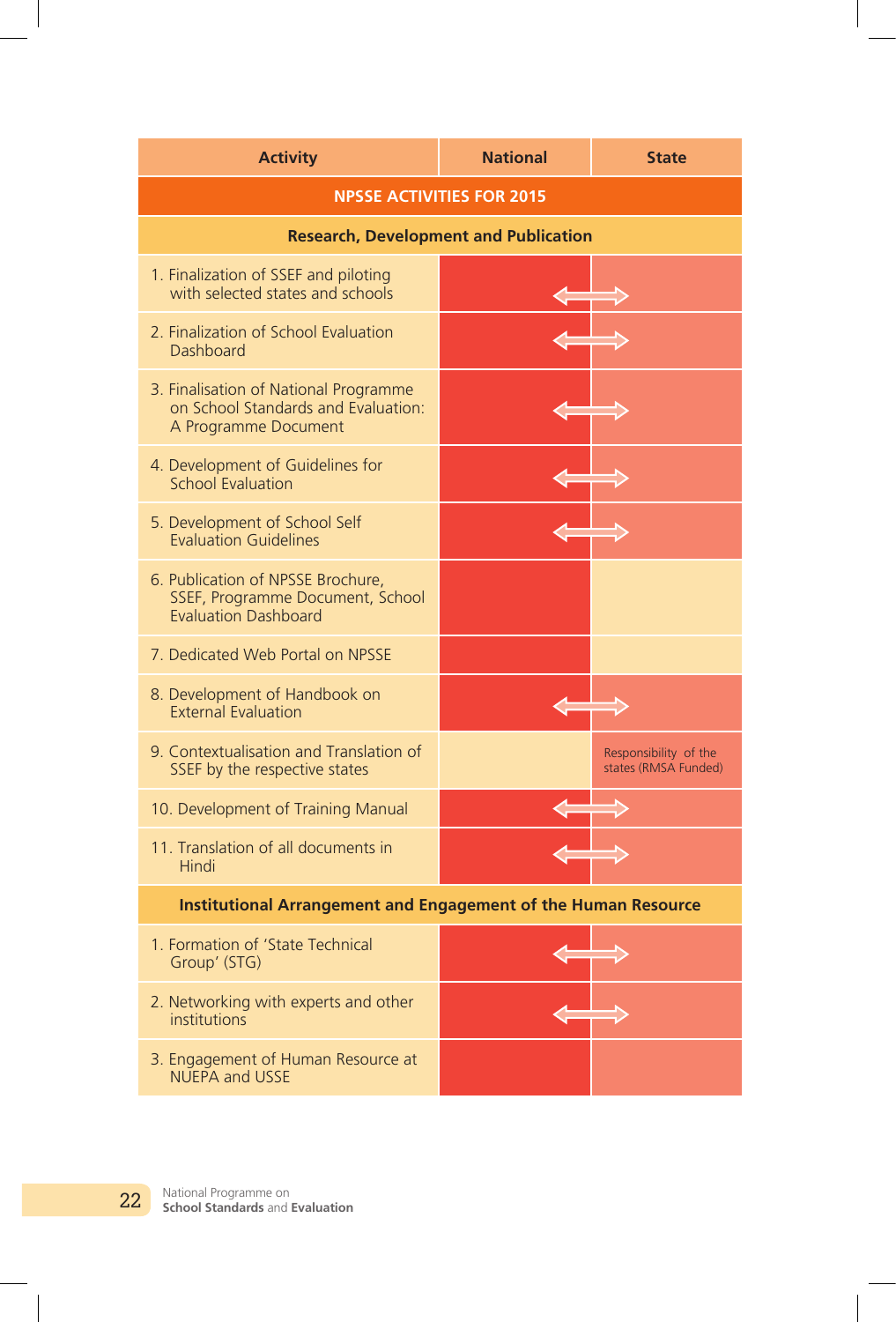| <b>Activity</b>                                                                                                | <b>National</b>                              | State |  |
|----------------------------------------------------------------------------------------------------------------|----------------------------------------------|-------|--|
| <b>Capacity Building</b>                                                                                       |                                              |       |  |
| 1. Five small group experts workshops<br>on the development of guidelines<br>and handbook on school evaluation |                                              |       |  |
| 2. Five small group experts workshops<br>on the review of handbook on<br>school evaluation                     |                                              |       |  |
| 3. National consultative meet on<br>contextualization, adoption and<br>translation                             |                                              |       |  |
| 4. National consultative meet on<br>approaches to school evaluation and<br>capacity building strategies        |                                              |       |  |
| 5. Capacity Building of school<br>education administrators at districts,<br>blocks level                       |                                              |       |  |
| 6. Capacity building of School Heads                                                                           |                                              |       |  |
| 7. Institutionalizing school based<br>support for strengthening school<br>standards and evaluation             |                                              |       |  |
| <b>NPSSE ACTIVITIES FOR 2016</b>                                                                               |                                              |       |  |
|                                                                                                                | <b>Research, Development and Publication</b> |       |  |
| 1. Publication of Handbook on school<br>evaluation and Training Manual                                         |                                              |       |  |
| 2. A study of effective use of SSEF and<br>state specific strategies for school<br>improvement                 |                                              |       |  |
| 3. Improvement of SSEF, Guideline and<br>Handbook on the Evidence Based<br>Researches                          |                                              |       |  |
| 4. Documentation and publication of<br>best practices on School Evaluation<br>for School Improvement           |                                              |       |  |
| 5. School Evaluation Practices in<br>Asian Region-Sharing of practices<br>(publication of a book)              |                                              |       |  |

 $\overline{\phantom{a}}$ 

 $\overline{\phantom{a}}$